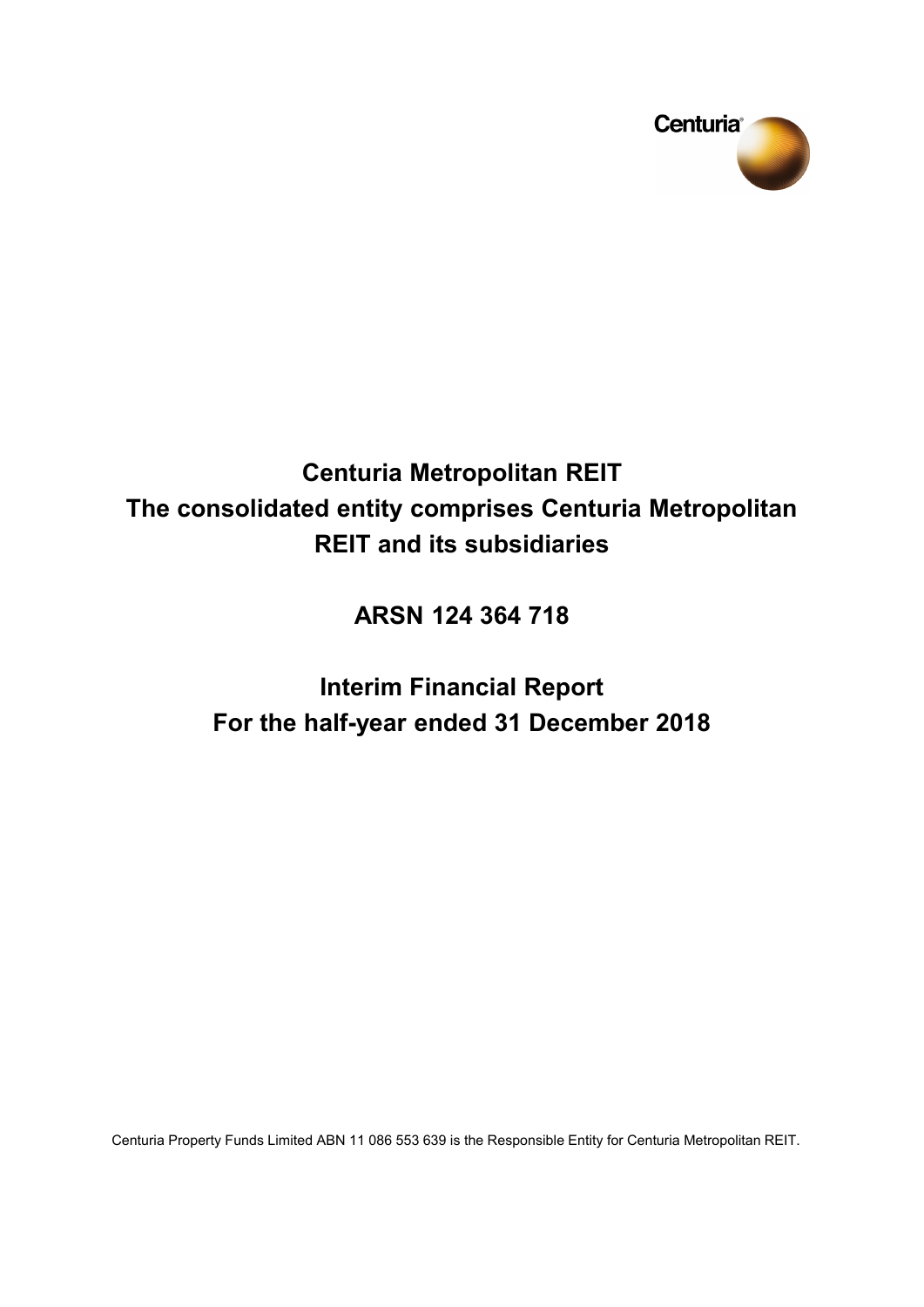# **Centuria Metropolitan REIT Table of contents**

# **For the half year ended 31 December 2018**

|                                    | Page |
|------------------------------------|------|
| Directors' report                  |      |
| Auditor's Independence Declaration | .5   |
| Interim financial report           | 6    |
| Directors' declaration             | 24   |
| Independent auditor's review       | 25   |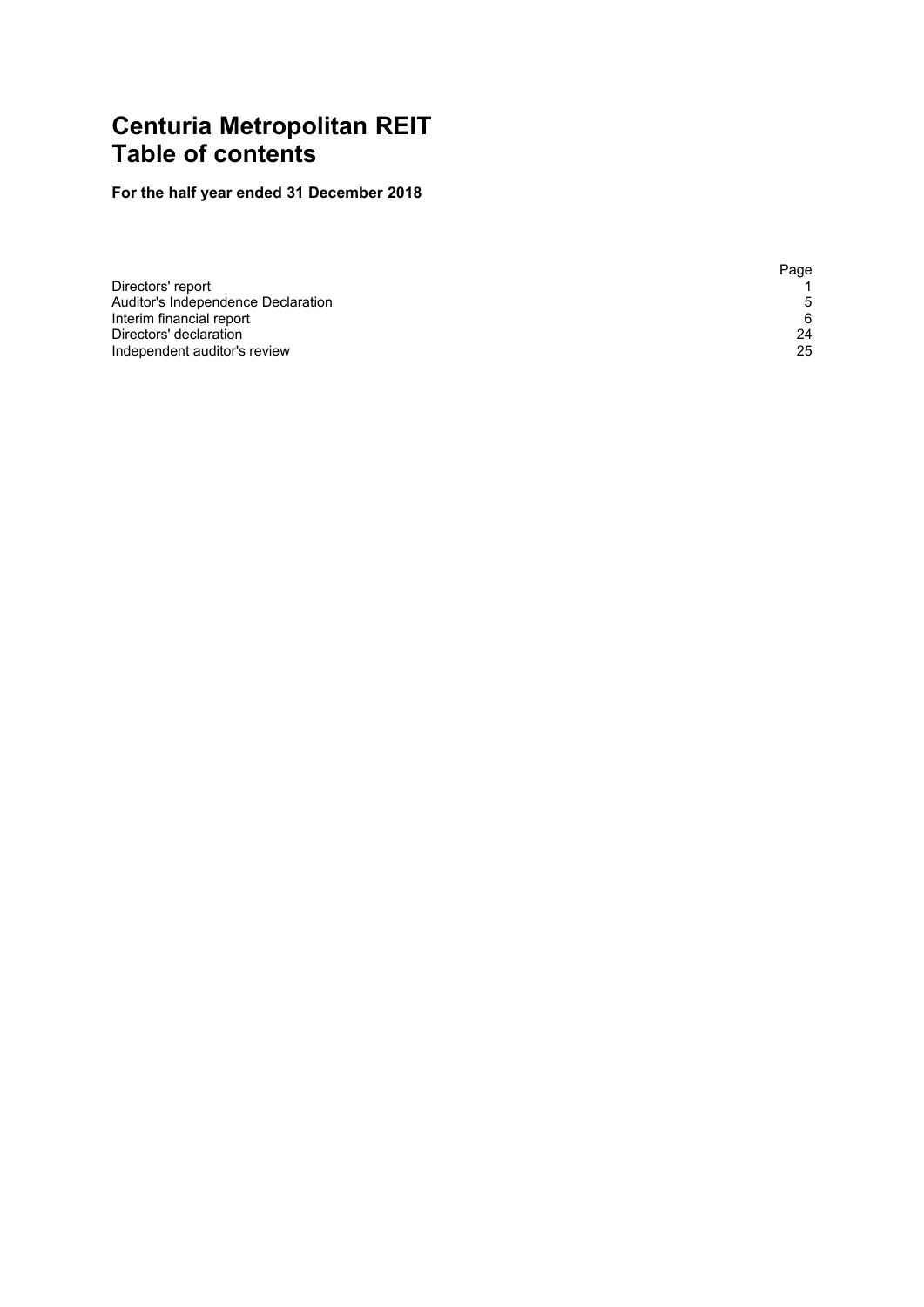# <span id="page-2-0"></span>**Directors' report**

#### **For the half year ended 31 December 2018**

The directors of Centuria Property Funds Limited, the Responsible Entity of Centuria Metropolitan REIT ('CMA') present their report, together with the consolidated interim financial report of the Trust and its subsidiaries ('the Trust') for the half year ended 31 December 2018 and the independent auditor's review report thereon.

#### **Directors of the Responsible Entity**

The directors of Centuria Property Funds Limited during or since the end of the half year are:

| <b>Name</b>        | Appointed   | <b>Resigned</b> | Directorship of other listed companies |
|--------------------|-------------|-----------------|----------------------------------------|
| Peter Done         | 5 Dec 2007  | Continuing      | Centuria Capital Limited               |
| Matthew Hardy      | 4 Jul 2013  | Continuing      |                                        |
| Darren Collins     | 10 Mar 2015 | Continuing      |                                        |
| Nicholas Collishaw | 12 Oct 2017 | Continuing      | Centuria Capital Limited               |
| Roger Dobson       | 12 Oct 2017 | Continuing      |                                        |

The company secretary of Centuria Metropolitan REIT during or since the end of the financial year is:

| <b>Name</b>  | Appointed  | Resigned   |
|--------------|------------|------------|
| James Lonie  | 16/06/2017 | 05/07/2018 |
| Anna Kovarik | 05/07/2018 |            |

Refer to Note D2 of the interim financial report for director's units holding in the Trust.

No director holds a right or option over interests in the Trust. No options over any issued or unissued units in the Trust have been issued to any director.

There are no contracts to which any director is a party to under which a director is entitled to a benefit and/or confers a right to call for or be delivered interests in the Trust.

#### **Principal activities**

The Trust is a registered managed investment scheme domiciled in Australia.

The principal continuing activity of the Trust in the course of the period is to invest funds in accordance with its investment objectives and guidelines as set out in the current Product Disclosure Statement ('PDS') dated 11 November 2014, with the key asset category being investment property. There have been no significant changes in the nature of the Trust's activities since the date of the Trust's establishment.

The Trust did not have any employees during the half year.

#### **Significant change in the state of affairs**

In the opinion of the Responsible Entity there were no significant changes in the state of affairs of the Trust that occurred during the half year.

#### **Review of operations**

#### *Results*

The results of the operations of the Trust are disclosed in the consolidated interim statement of profit or loss and other comprehensive income of this interim financial report. The Trust's profit from continuing operations for the half year ended 31 December 2018 was \$14,655,000 (31 December 2017: \$39,174,000 profit).

As at 31 December 2018, the Trust's Net Tangible Assets ('NTA') have decreased 2 cents per unit ('cpu'), or 0.8%, to \$2.47 per unit since 30 June 2018.

#### *Investment property valuations*

The total value of the Trust's portfolio as at 31 December 2018 was \$1,400.6 million representing an increase of 3.1% from 30 June 2018 on a like for like basis, excluding sold property and new acquisitions.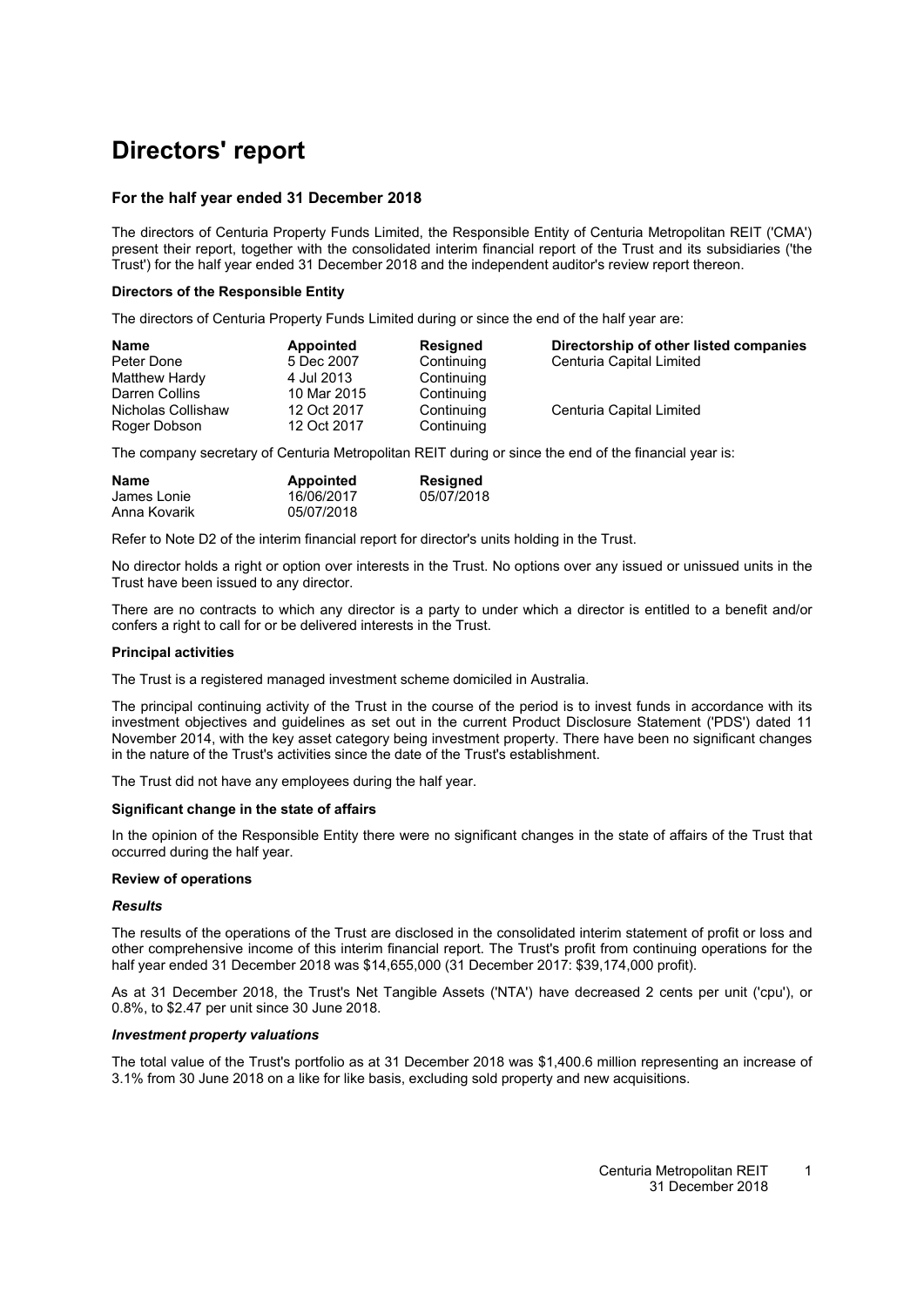#### **Review of operations (continued)**

#### *Investment property valuations (continued)*

The weighted average capitalisation rate for the portfolio, on a like for like basis, has firmed 7 basis points to 6.69% at 31 December 2018 (30 June 2018: 6.76%). Following the acquisitions, the weighted average capitalisation rate for the portfolio was 6.32%.

#### *Leasing and occupancy*

The Trust secured 14,564 sqm of leases across 16 transactions for the half year ended 31 December 2018. This represented 6.7% of the portfolio's net lettable area.

At 31 December 2018 the Trust's portfolio was 98.8% occupied with a WALE of 4.3 years (excluding 13 Ferndell Street, Granville NSW which is held for sale). As at 31 December 2018, FY19 lease expiries represent 4.7% of portfolio income.

#### *Capital management*

As at 31 December 2018, the Trust had drawn borrowings of \$515.3 million with a weighted average expiry of 2.9 years. The drawn debt was 70% hedged helping provide security over the interest rate exposure of the Trust.

The Trust's gearing at 31 December 2018 was 35.5%, and has decreased further upon the settlement of 13 Ferndell Street, Granville NSW in January 2019.

#### *Outlook*

The Responsible Entity's strategy and ongoing focus remains unchanged. Management continues to focus on actively managing the Trust's portfolio, with an emphasis on tenant retention to ensure income and occupancy are maximised. This is coupled with the ongoing strategy to acquire quality 'fit for purpose' metropolitan real estate assets delivering stable and secure income streams.

#### *Distributions*

Distributions paid or payable in respect of the half year were:

|                   | 31 December 2018 |        | 31 December 2017 |        |
|-------------------|------------------|--------|------------------|--------|
|                   | Cents per unit   | \$'000 | Cents per unit   | \$'000 |
| September quarter | 4.525            | 11.000 | 4.525            | 9.807  |
| December quarter  | 4.358            | 15.527 | 4.525            | 10.961 |
| Total             | 8.883            | 26.527 | 9.050            | 20.768 |

Key dates in connection with the December quarter distribution are:

| Event                     | <b>Date</b> |
|---------------------------|-------------|
| Ex-distribution date      | 28 Dec 2018 |
| Record date               | 31 Dec 2018 |
| Distribution payment date | 31 Jan 2019 |

The Funds From Operations (FFO) for the half year ended 31 December 2018 were \$26.5 million. This was a 28.4% increase to the prior half year.

For the half-year ended 31 December 2018, a distribution of 8.883 cpu was declared, compared to 9.394 cents of FFO per weighted average unit, which represents a payout ratio of 95%.

The following table provides a reconciliation from the consolidated interim statement of profit or loss and other comprehensive income to the FFO for the half year: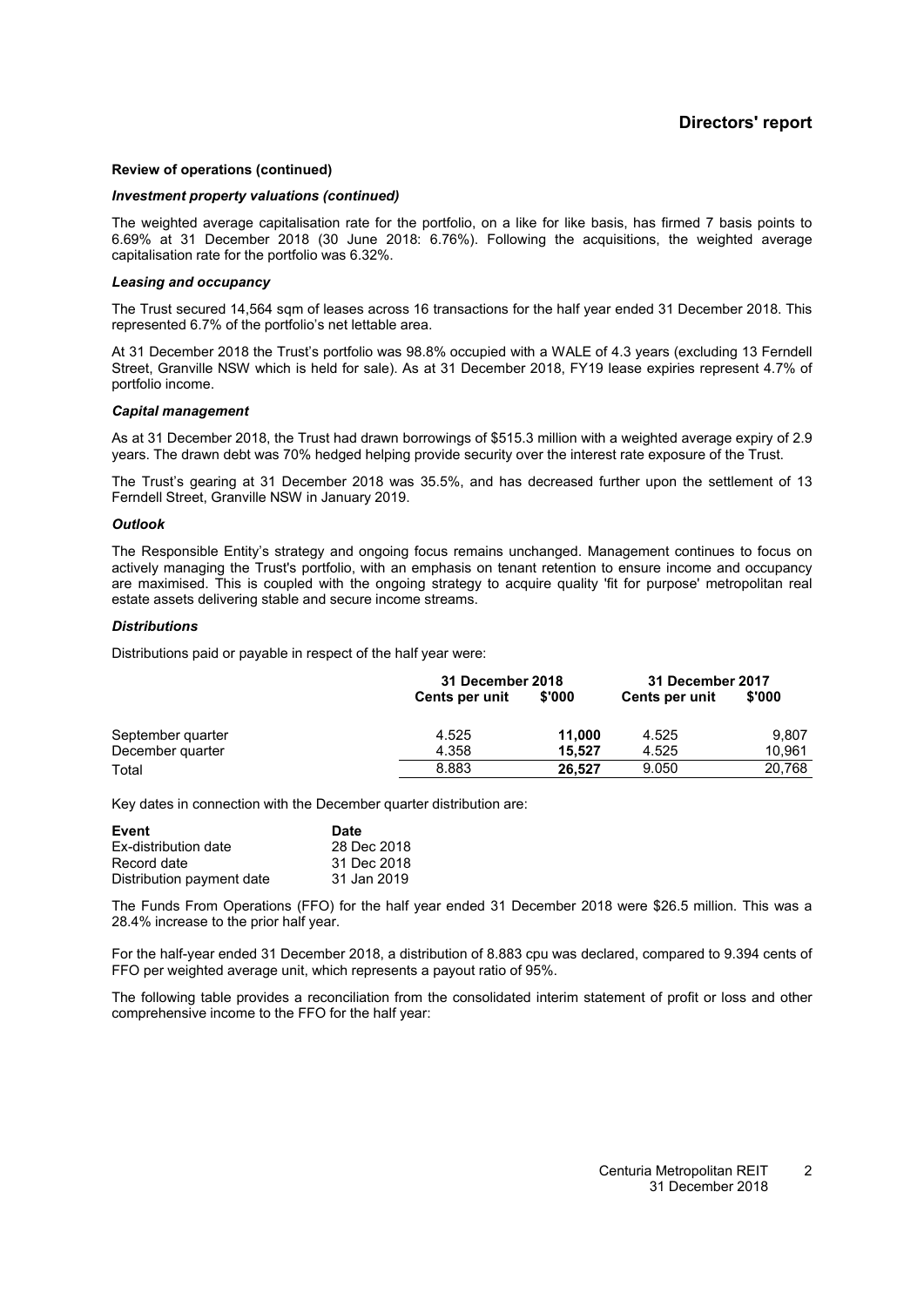#### **Review of operations (continued)**

#### *Distributions (continued)*

|                                                                          | 31 December 2018 31 December 2017<br>\$'000 | \$'000   |
|--------------------------------------------------------------------------|---------------------------------------------|----------|
| Net profit for the year                                                  | 14,655                                      | 39,174   |
| <b>Adjustments:</b>                                                      |                                             |          |
| Net loss/(gain) on fair value of investment properties                   | 8,406                                       | (18,600) |
| Loss/(gain) on fair value of derivative financial instruments            | 2,561                                       | 653      |
| Straight-lining of rental income and amortisation of leasing commissions |                                             |          |
| and tenant incentives                                                    | 570                                         | (787)    |
| Business combination transaction costs                                   | 319                                         | 212      |
| <b>Funds From Operations</b>                                             | 26,511                                      | 20,652   |

#### *Distribution reinvestment plan*

The Trust did not activate the Distribution Reinvestment Plan ('DRP') during the half-year ended 31 December 2018.

#### **Related party transactions**

On 21 December 2018, the Trust sold 149 Kerry Road, Archerfield QLD to Centuria Industrial REIT in an arms length transaction for \$30,550,000 after an on market campaign.

During the period, the manager of the Trust contributed \$20 million towards the acquisition of the Hines portfolio, consisting of 825 Ann Street, Fortitude Valley QLD, 100 Brookes Street, Fortitude Valley QLD, 465 Victoria Avenue, Chatswood NSW, and 818 Bourke Street, Docklands VIC. The contribution has been recognised as an equity injection by the manager in the half-year financial statements. There were no units issued in relation to this.

#### **Events subsequent to balance date**

13 Ferndell Street, Granville NSW was exchanged on 31 December 2018 for \$24,220,000 and subsequently settled on 31 January 2018.

No other matters or circumstances have arisen since the end of the period which have significantly affected or may significantly affect the operations of the Trust, the results of those operations, or the state of affairs of the Trust in future financial years.

#### **Auditor's independence declaration**

The auditor's independence declaration required under Section 307C of the Corporations Act 2001 is set out on page [5](#page--1-0) and forms part of the Directors' report for half year ended 31 December 2018.

#### **Rounding of amounts**

The Trust is an entity of the kind referred to in ASIC Corporations (Rounding in Financials/Directors' Reports) Instrument 2016/191 and in accordance with that Instrument amounts in the Directors' report and the interim financial report are rounded off to the nearest thousand dollars, unless otherwise indicated.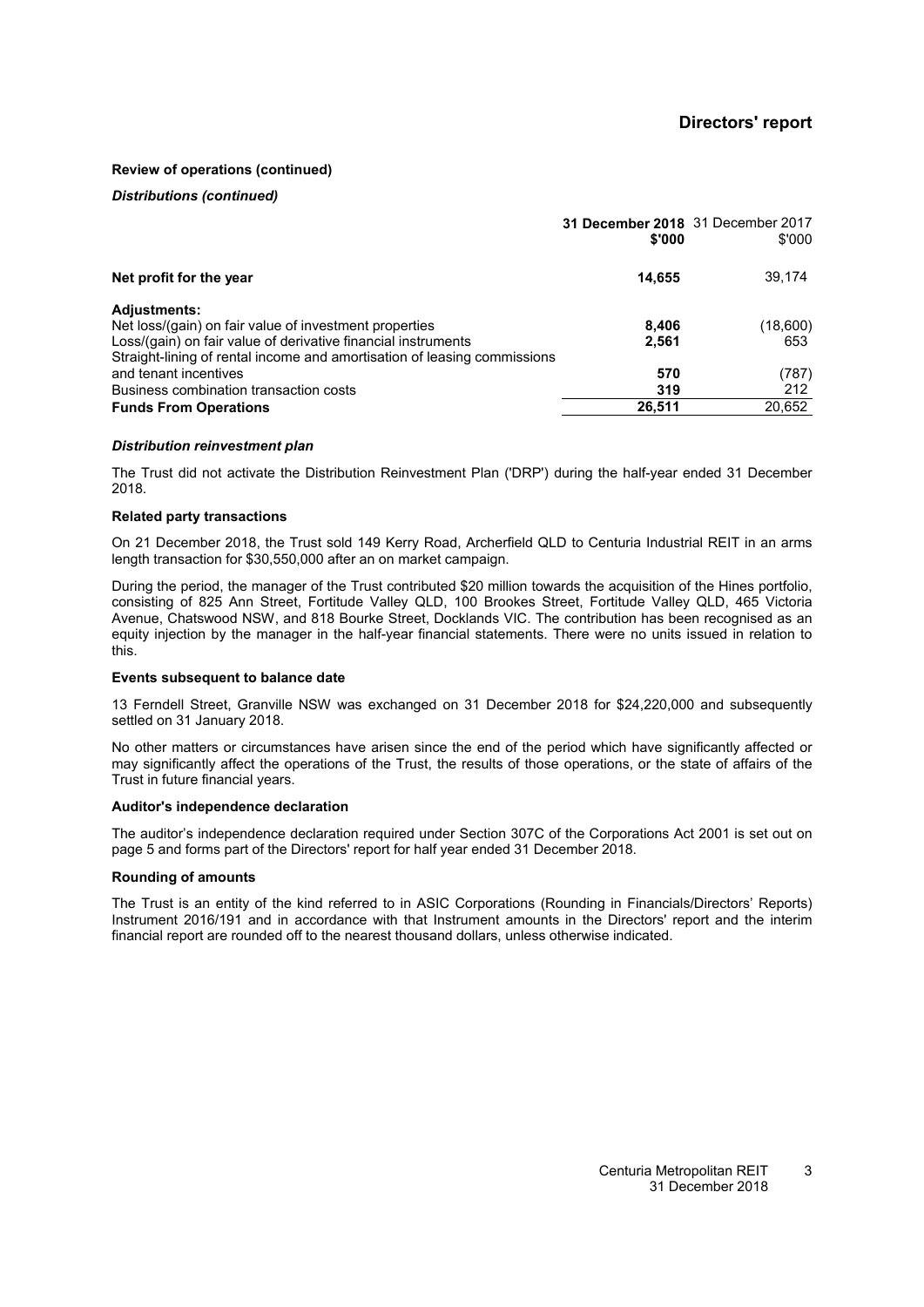### **Directors' report**

This report is made in accordance with a resolution of Directors.

Peter Done Director

Matthew Hardy Director

Sydney 6 February 2019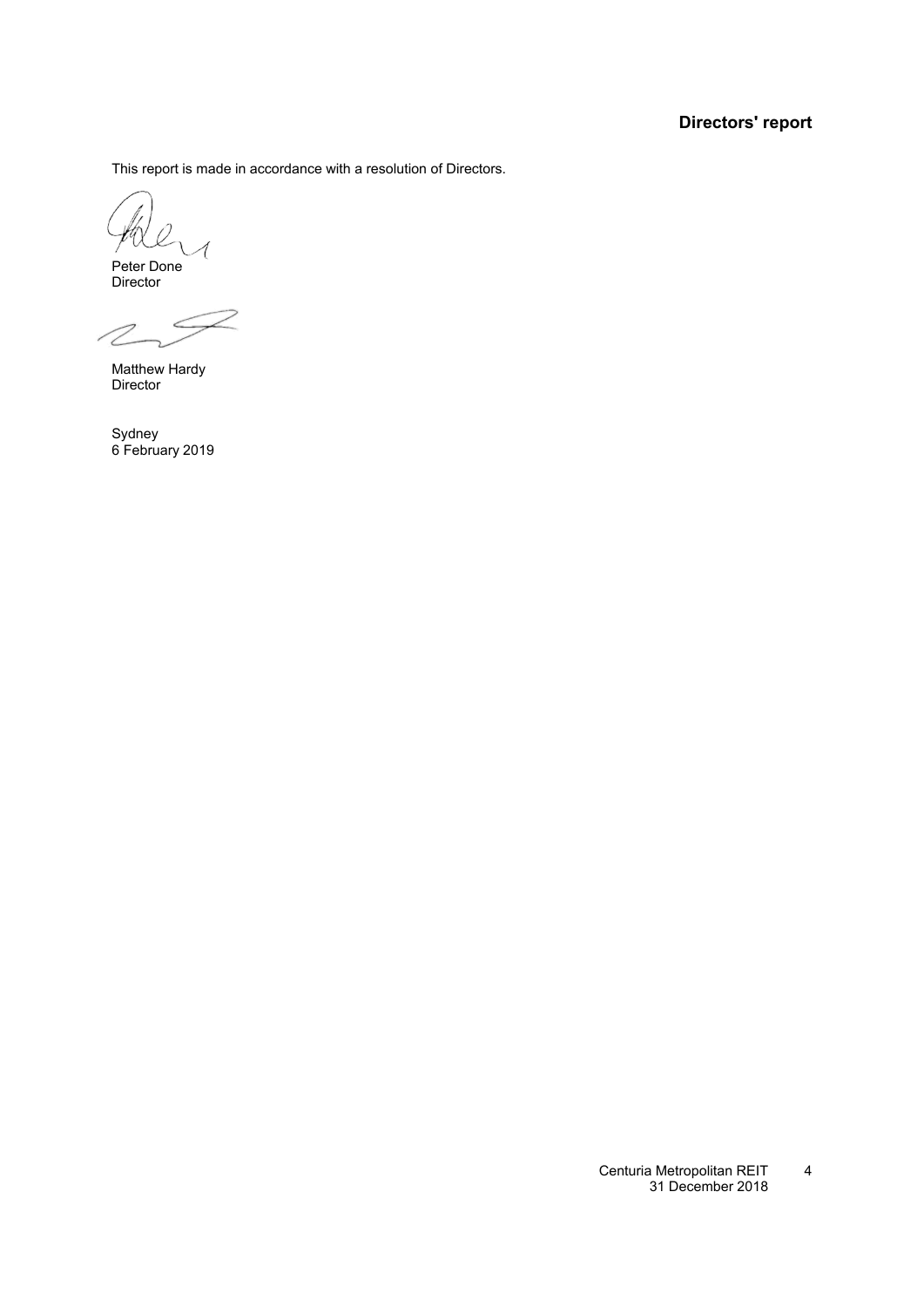

# Lead Auditor's Independence Declaration under Section 307C of the Corporations Act 2001

### To the Directors of Centuria Property Funds Limited, the Responsible Entity of Centuria Metropolitan REIT

I declare that, to the best of my knowledge and belief, in relation to the review of Centuria Metropolitan REIT for the half-year ended 31 December 2018 there have been:

- i. no contraventions of the auditor independence requirements as set out in the Corporations Act 2001 in relation to the review; and
- ii. no contraventions of any applicable code of professional conduct in relation to the review.

*PAR\_SIG\_01 PAR\_NAM\_01 PAR\_POS\_01 PAR\_DAT\_01 PAR\_CIT\_01*

KPMG Nigel Virgo

Partner

Sydney

6 February 2019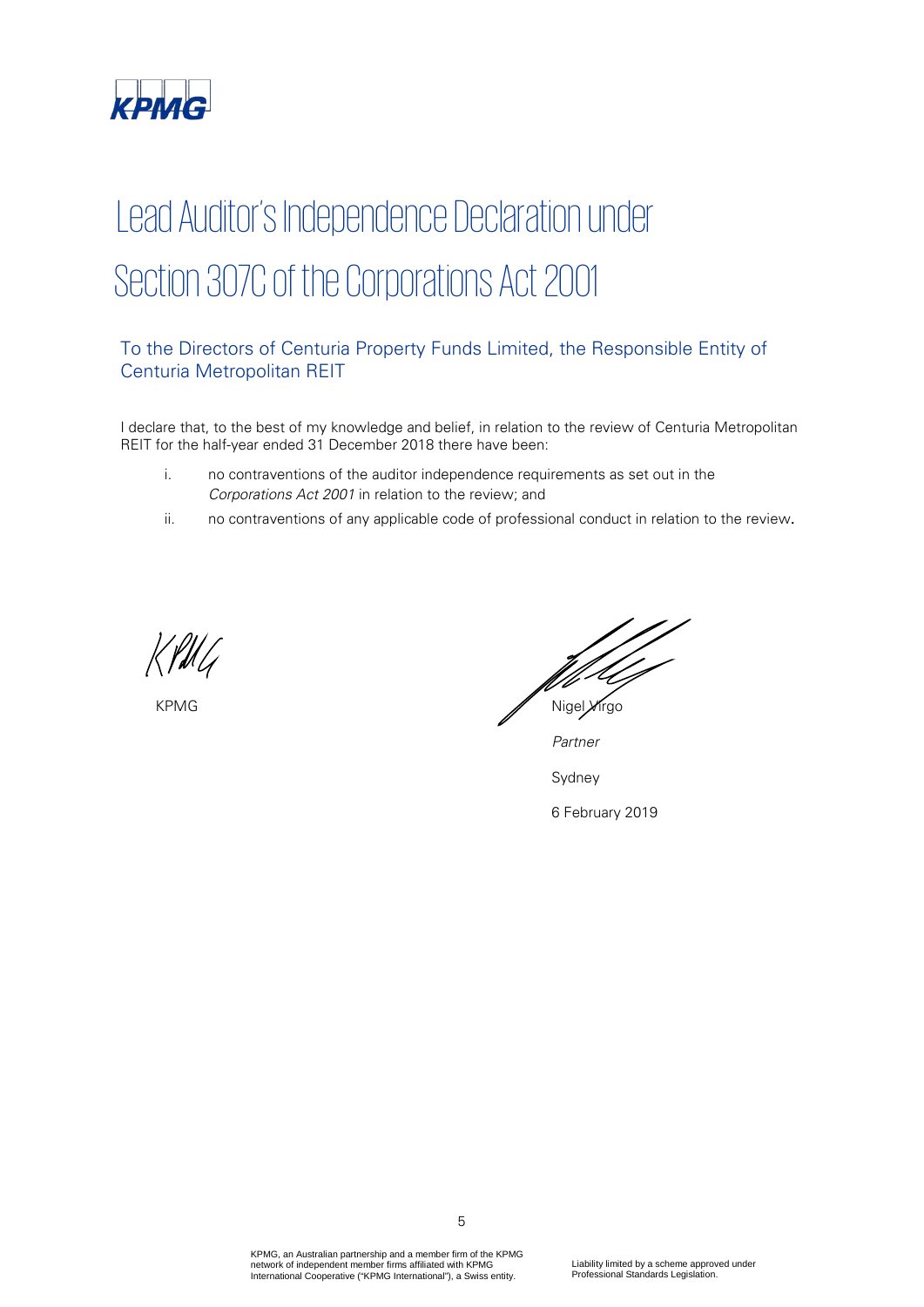# <span id="page-7-0"></span>**Centuria Metropolitan REIT Interim Financial Report**

**For the half year ended 31 December 2018**

| <b>Contents</b>                                                                 | Page |
|---------------------------------------------------------------------------------|------|
| Consolidated interim statement of profit or loss and other comprehensive income |      |
| Consolidated interim statement of financial position                            | 8    |
| Consolidated interim statement of changes in equity                             | 9    |
| Consolidated interim statement of cash flows                                    | 10   |
| Condensed notes to the interim financial report                                 | 11   |
| A About the report                                                              | 11   |
| A1 General information                                                          | 11   |
| A2 Significant accounting policies                                              | 11   |
| A3 Changes in accounting policy                                                 | 12   |
| A4 New accounting policies                                                      | 13   |
| A5 Segment reporting                                                            | 14   |
| <b>B</b> Trust performance                                                      | 15   |
| <b>B1 Distributions</b>                                                         | 15   |
| <b>B2</b> Rental income                                                         | 15   |
| <b>B3 Finance costs</b>                                                         | 15   |
| C Trust's assets and liabilities                                                | 16   |
| C1 Investment properties                                                        | 16   |
| C <sub>2</sub> Investment properties classified as held for sale                | 19   |
| C <sub>3</sub> Borrowings                                                       | 19   |
| C4 Issued capital                                                               | 19   |
| D Other notes                                                                   | 20   |
| D1 Fair value of financial instruments                                          | 20   |
| D <sub>2</sub> Related parties                                                  | 21   |
| D3 Events subsequent to reporting date                                          | 23   |
| Directors' declaration                                                          | 24   |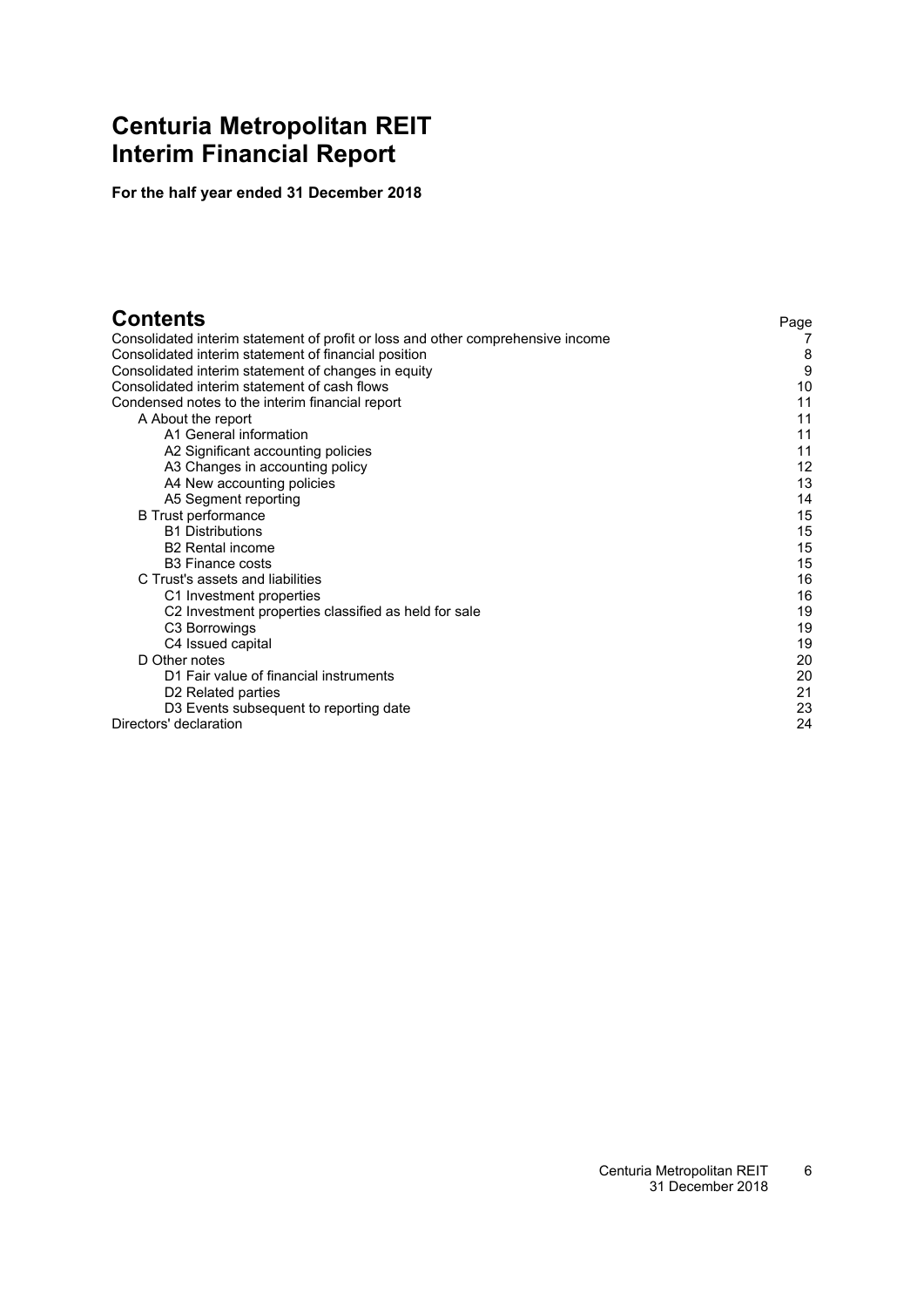# <span id="page-8-0"></span>**Consolidated interim statement of profit or loss and other comprehensive income**

**For the half year ended 31 December 2018**

|                                                                                                                                  | <b>Note</b>    | \$'000                   | 31 December 2018 31 December 2017<br>\$'000 |
|----------------------------------------------------------------------------------------------------------------------------------|----------------|--------------------------|---------------------------------------------|
| <b>Revenue</b>                                                                                                                   |                |                          |                                             |
| Rent and recoverable outgoings                                                                                                   | <b>B2</b>      | 46,844                   | 36,162                                      |
| Total revenue from continuing operations                                                                                         |                | 46,844                   | 36,162                                      |
| <b>Other income</b>                                                                                                              |                |                          |                                             |
| Interest income                                                                                                                  |                | 253                      | 96                                          |
| Net gain on fair value of investment properties                                                                                  |                |                          | 18,600                                      |
| <b>Total other income</b>                                                                                                        |                | 253                      | 18,696                                      |
| Total revenue from continuing operations and other                                                                               |                |                          |                                             |
| income                                                                                                                           |                | 47,097                   | 54,858                                      |
| <b>Expenses</b><br>Rates, taxes and other property outgoings<br>Net loss on fair value of investment properties<br>Finance costs | B <sub>3</sub> | 11,274<br>8,406<br>6,354 | 8,132<br>4,019                              |
| Management fees                                                                                                                  | D <sub>2</sub> | 2,986                    | 1,959                                       |
| Loss on fair value of derivative financial instruments                                                                           |                | 2,561<br>542             | 653<br>709                                  |
| Other expenses<br><b>Transaction costs</b>                                                                                       |                | 319                      | 212                                         |
| Profit from continuing operations for the period                                                                                 |                | 14,655                   | 39,174                                      |
| Net profit for the period                                                                                                        |                | 14,655                   | 39,174                                      |
| Other comprehensive income                                                                                                       |                |                          |                                             |
| Total comprehensive income for the period                                                                                        |                | 14,655                   | 39,174                                      |
| Basic and diluted earnings per unit<br>Units on issue (cents per unit)                                                           |                | 5.19                     | 18.41                                       |

The above consolidated interim statement of profit or loss and other comprehensive income should be read in *conjunction with the accompanying notes.*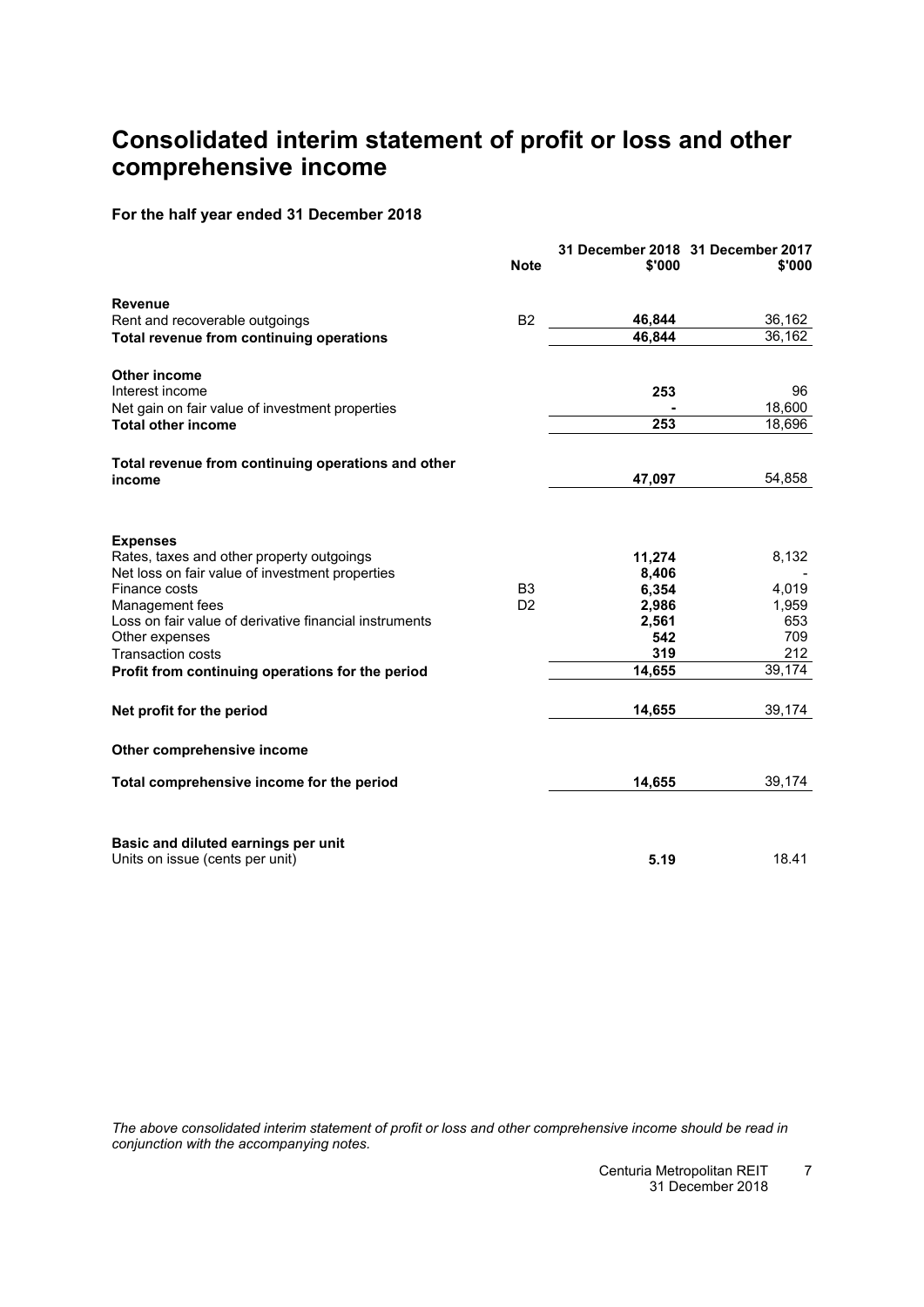# <span id="page-9-0"></span>**Consolidated interim statement of financial position**

#### **As at 31 December 2018**

|                                      | <b>Note</b>    | 31 December 2018<br>\$'000 | 30 June 2018<br>\$'000 |
|--------------------------------------|----------------|----------------------------|------------------------|
| Assets                               |                |                            |                        |
| <b>Current assets</b>                |                |                            |                        |
| Cash and cash equivalents            |                | 19,192                     | 18,978                 |
| Trade and other receivables          |                | 3,902                      | 1,325                  |
| Investment properties held for sale  | C <sub>2</sub> | 24,220                     | 36,000                 |
| Other assets                         |                | 2,848                      | 940<br>57,243          |
| <b>Total current assets</b>          |                | 50,162                     |                        |
| <b>Non-current assets</b>            |                |                            |                        |
| Investment properties                | C <sub>1</sub> | 1,376,350                  | 836,300                |
| Intangibles                          |                | 6,356                      | 6,356                  |
| Other non-current assets             |                |                            | 2,912                  |
| <b>Total non-current assets</b>      |                | 1,382,706                  | 845,568                |
| <b>Total assets</b>                  |                | 1,432,868                  | 902,811                |
| <b>Liabilities</b>                   |                |                            |                        |
| <b>Current liabilities</b>           |                |                            |                        |
| Trade and other payables             |                | 30,302                     | 25,950                 |
| <b>Total current liabilities</b>     |                | 30,302                     | 25,950                 |
| <b>Non-current liabilities</b>       |                |                            |                        |
| Borrowings                           | C <sub>3</sub> | 512,875                    | 265,961                |
| Derivative financial instruments     | D <sub>1</sub> | 2,989                      | 428                    |
| <b>Total non-current liabilities</b> |                | 515,864                    | 266,389                |
| <b>Total liabilities</b>             |                | 546,166                    | 292,339                |
| <b>Net assets</b>                    |                | 886,702                    | 610,472                |
|                                      |                |                            |                        |
| <b>Equity</b><br>Issued capital      | C <sub>4</sub> | 833,330                    | 545,228                |
| Retained earnings                    |                | 53,372                     | 65,244                 |
|                                      |                |                            |                        |
| <b>Total equity</b>                  |                | 886,702                    | 610,472                |

*The above consolidated interim statement of financial position should be read in conjunction with the accompanying notes.*

> Centuria Metropolitan REIT 31 December 2018 8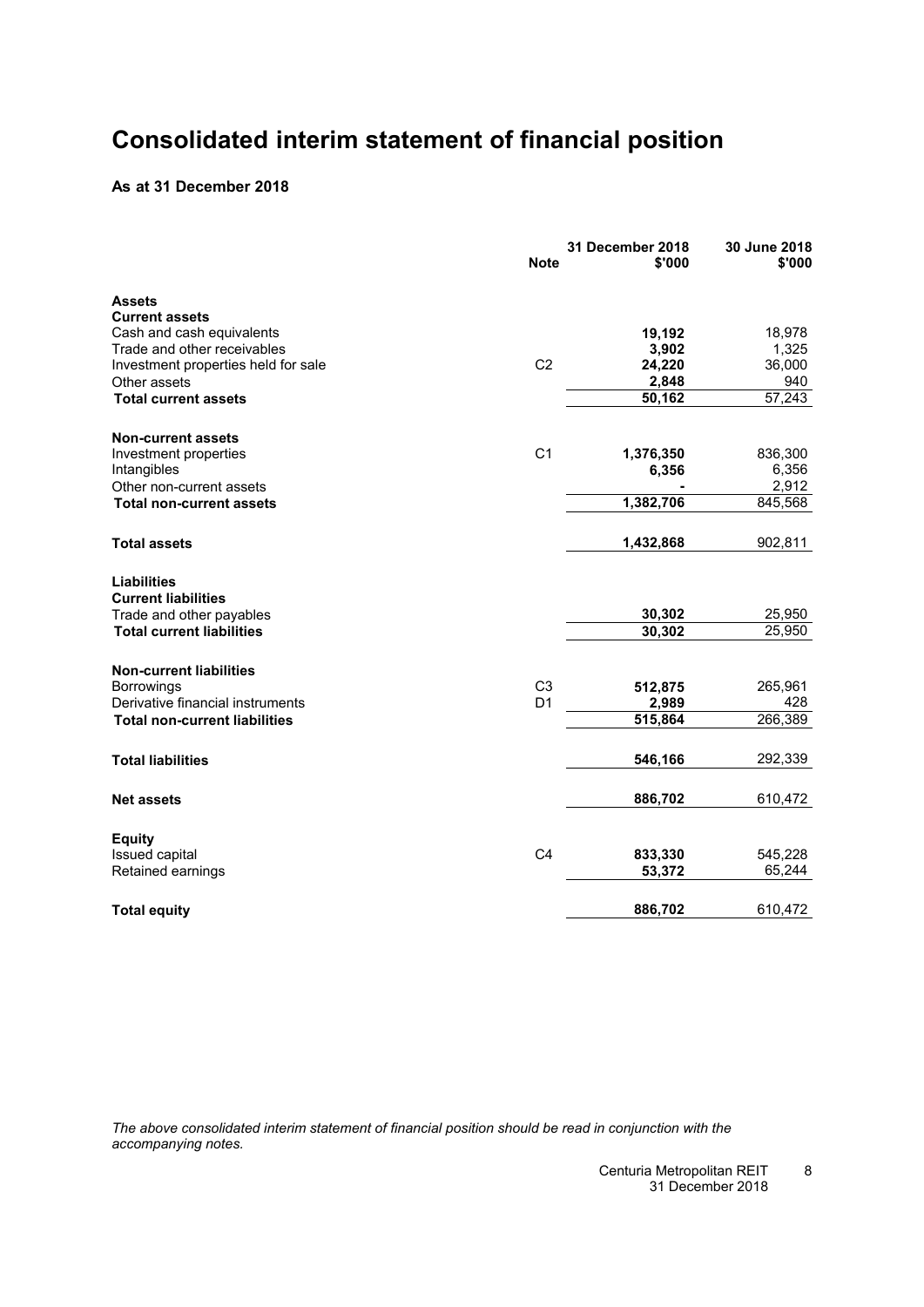# <span id="page-10-0"></span>**Consolidated interim statement of changes in equity**

### **For the half year ended 31 December 2018**

|                                                                         | <b>Note</b>    | <b>Issued capital</b><br>\$'000 | <b>Retained</b><br>earnings<br>\$'000 | Total<br>equity<br>\$'000 |
|-------------------------------------------------------------------------|----------------|---------------------------------|---------------------------------------|---------------------------|
| Balance at 1 July 2017                                                  |                | 397,637                         | 22,902                                | 420,539                   |
| Net profit for the year                                                 |                |                                 | 39,174                                | 39,174                    |
| Other comprehensive income<br>Total comprehensive income for the period |                | ۰                               | 39,174                                | 39,174                    |
| Units issued                                                            |                | 150,450                         |                                       | 150,450                   |
| Redemptions                                                             |                | 957                             |                                       | 957                       |
| Equity raising costs                                                    |                | (4,949)                         |                                       | (4,949)                   |
| Distributions provided for or paid<br>Balance at 31 December 2017       |                | 544.095                         | (20, 768)<br>41,308                   | (20, 768)<br>585,403      |
|                                                                         |                |                                 |                                       |                           |
| Balance at 1 July 2018                                                  |                | 545.228                         | 65,244                                | 610,472                   |
| Net profit for the year                                                 |                |                                 | 14,655                                | 14,655                    |
| Total comprehensive income for the period                               |                |                                 | 14.655                                | 14,655                    |
| Units issued                                                            | C <sub>4</sub> | 275,845                         |                                       | 275,845                   |
| Equity raising costs                                                    | C <sub>4</sub> | (7, 743)                        |                                       | (7, 743)                  |
| Contribution from manager                                               | C <sub>4</sub> | 20,000                          |                                       | 20,000                    |
| Distributions provided for or paid                                      | <b>B1</b>      |                                 | (26, 527)                             | (26, 527)                 |
| Balance at 31 December 2018                                             |                | 833,330                         | 53,372                                | 886,702                   |
|                                                                         |                |                                 |                                       |                           |

*The above consolidated interim statement of changes in equity should be read in conjunction with the accompanying notes.*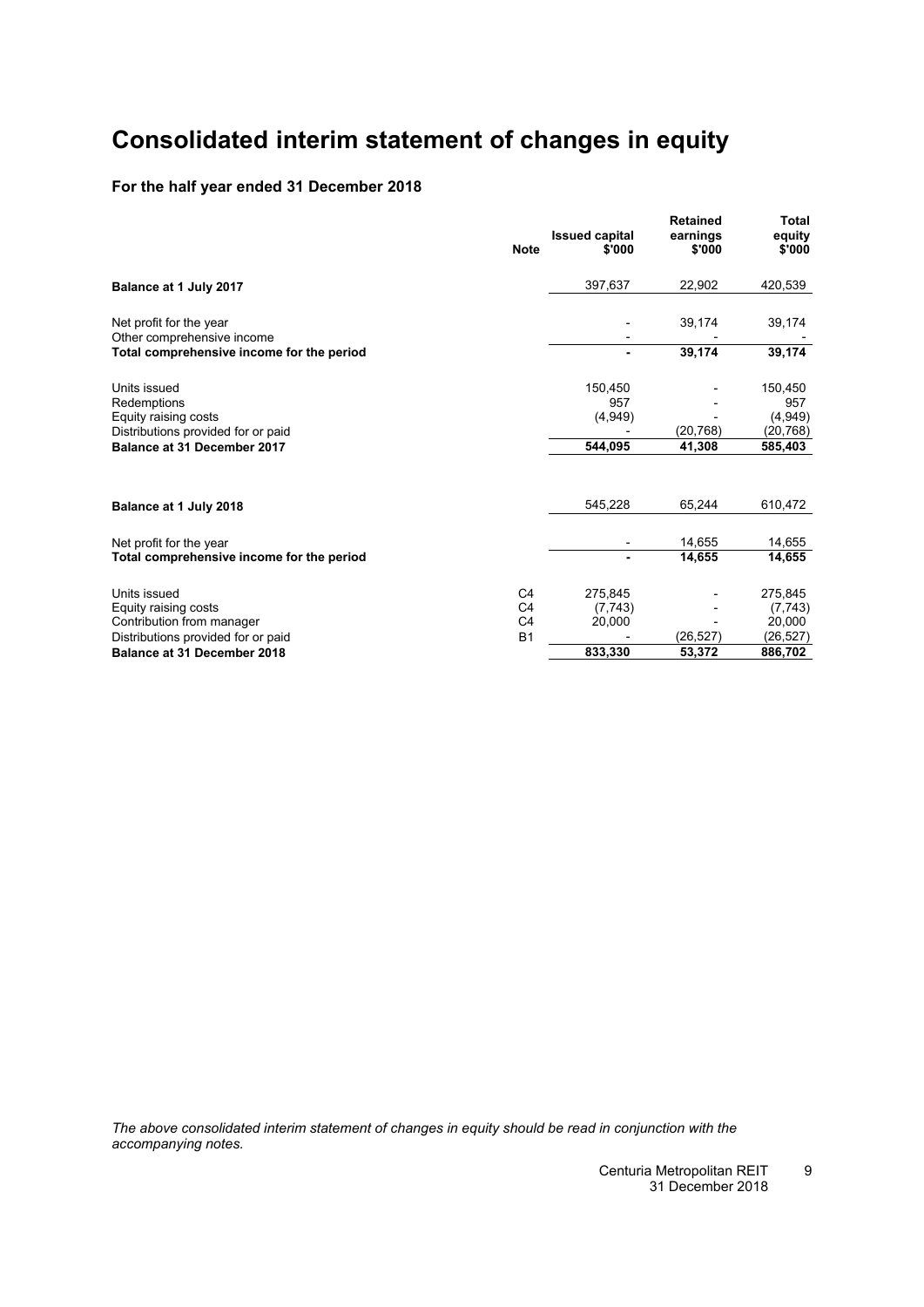# <span id="page-11-0"></span>**Consolidated interim statement of cash flows**

### **For the half year ended 31 December 2018**

|                                                            | <b>Note</b> | \$'000    | 31 December 2018 31 December 2017<br>\$'000 |
|------------------------------------------------------------|-------------|-----------|---------------------------------------------|
| Cash flows from operating activities                       |             |           |                                             |
| Receipts from customers                                    |             | 48.342    | 35,410                                      |
| Payments to suppliers                                      |             | (19, 058) | (13, 754)                                   |
| Interest received                                          |             | 253       | 96                                          |
| Interest paid                                              |             | (5,021)   | (6, 431)                                    |
| Net cash generated by operating activities                 |             | 24,516    | 15,321                                      |
| Cash flows from investing activities                       |             |           |                                             |
| Proceeds from sale of investment properties                |             | 69,019    | 10,009                                      |
| Payments for investment properties                         |             | (606,010) | (223,959)                                   |
| Net cash used in investing activities                      |             | (536,991) | (213,950)                                   |
| Cash flows from financing activities                       |             |           |                                             |
| Distribution paid                                          |             | (21, 986) | (16, 581)                                   |
| Proceeds from borrowings                                   |             | 275,751   | 143,027                                     |
| Repayment of borrowings                                    |             | (28,000)  | (35,000)                                    |
| Payments for borrowing costs                               |             | (1, 178)  | (232)                                       |
| Proceeds from issue of units                               |             | 275,845   | 150,450                                     |
| Equity issue costs                                         |             | (7, 743)  | (4,949)                                     |
| Contribution from manager                                  |             | 20,000    |                                             |
| Net cash generated by financing activities                 |             | 512,689   | 236,715                                     |
| Net increase in cash and cash equivalents                  |             | 214       | 38,086                                      |
| Cash and cash equivalents at beginning of financial period |             | 18,978    | 8,187                                       |
| Cash and cash equivalents at end of period                 |             | 19,192    | 46,273                                      |

*The above consolidated interim statement of cash flows should be read in conjunction with the accompanying notes.*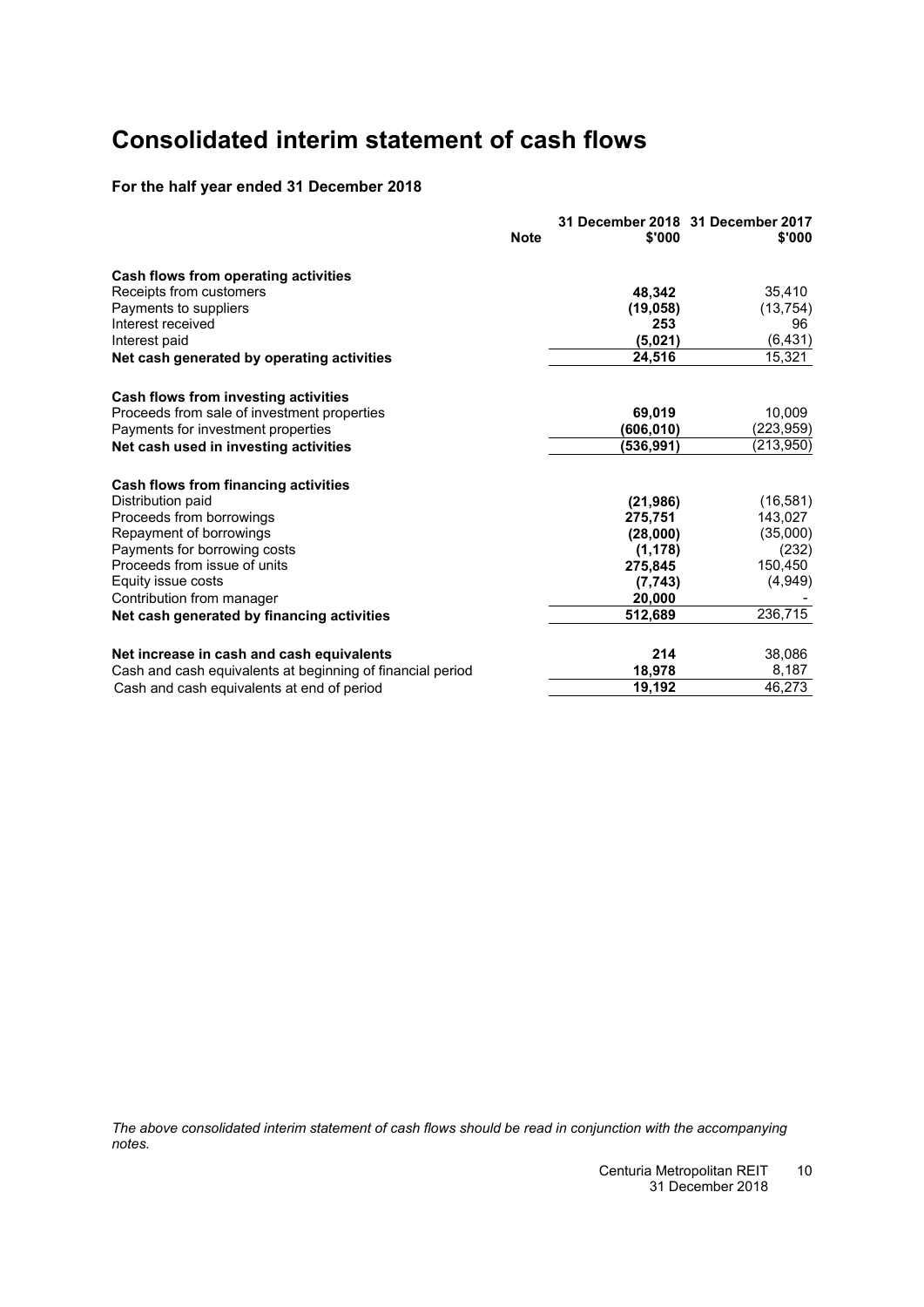# <span id="page-12-4"></span><span id="page-12-0"></span>**Condensed notes to the interim financial report**

#### <span id="page-12-1"></span>**For the half year ended 31 December 2018**

### <span id="page-12-2"></span>**A About the report**

#### **[A1](#page-12-2) General information**

Centuria Metropolitan REIT is a registered managed investment scheme under the Corporations Act 2001 and is domiciled in Australia. The principal activity of the Trust is disclosed in the Directors' report.

#### **Statement of compliance**

The interim financial report is a general purpose financial report which have been prepared in accordance with AASB 134: Interim Financial Reporting and the Corporations Act 2001.

The interim financial report does not include all of the notes and information required for the annual financial report and should be read in conjunction with the annual financial report for the year ended 30 June 2018.

For the purposes of preparing the interim financial report, the Trust is a for profit entity.

The interim financial report was authorised for issue in accordance with a resolution of the board of directors of Centuria Property Funds Limited, the Responsible Entity, on 6 February 2019.

#### **Basis of preparation**

The interim financial report have been prepared on the basis of historical cost, except for investment property and financial instruments that are measured at fair value. Historical cost is based on the fair value of the consideration given in exchange of assets.

#### *Going concern*

The interim financial report has been prepared on a going concern basis, which assumes continuity of normal business activities and the realisation of assets and the settlement of liabilities in the ordinary course of business.

The principal accounting policies adopted in the preparation of the interim financial report are consistent with those of the previous financial year and corresponding interim reporting period.

#### **Rounding of amounts**

The Trust is an entity of the kind referred to in ASIC Corporations (Rounding in Financials/Directors' Reports) Instrument 2016/191 and in accordance with that Instrument amounts in the Directors' report and the interim financial report are rounded off to the nearest thousand dollars, unless otherwise indicated.

#### **Functional and presentation currency**

The interim financial report is presented in Australian dollars, which is the Trust's functional currency.

#### **Additional information**

The registered office and principal place of business of the Trust and the Responsible Entity are as follows:

<span id="page-12-3"></span>**Registered office: Principal place of business:** Suite 39.01, Level 39, 100 Miller Street Suite 39.01, Level 39, 100 Miller Street<br>
Suite 39.01, Level 39, 100 Miller Street<br>
NORTH SYDNFY NSW 2060 NORTH SYDNEY NSW 2060

#### **[A2](#page-12-3) Significant accounting policies**

The principal accounting policies adopted in the preparation of the interim financial report are consistent with those of the previous financial year and corresponding interim period with the exception of the adoption of AASB 9 *Financial Instruments: Recognition and Measurement* and AASB 15 *Revenue from Contracts with Customers*.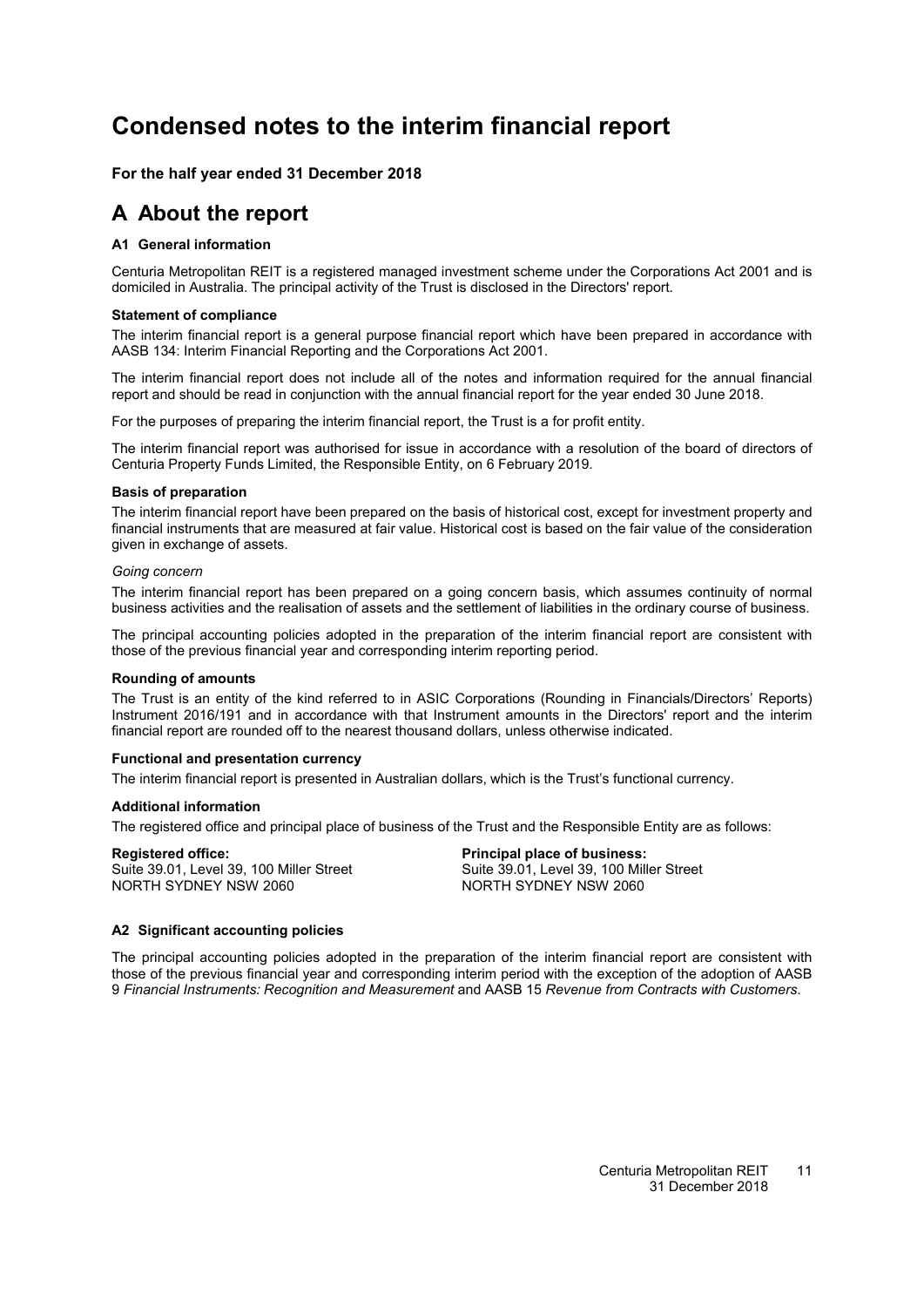## **About the report**

#### **[A2](#page-12-3) Significant accounting policies (continued)**

#### **New and amended accounting standards and interpretations commencing 1 January 2018**

The Trust has adopted AASB 9 and AASB 15 at 1 July 2018. AASB 9 addresses the classification, measurement and de-recognition of financial assets and financial liabilities. AASB 15 contains a single model that applies to contracts with customers and two approaches to recognising revenue: at a point in time or over time.

There have been no significant changes to the Trust's financial performance and position as a result of the adoption of the new and amended accounting standards and interpretations effective for annual reporting periods beginning on or after 1 January 2018. There has been no financial impact as a result of adopting AASB 9 and AASB 15 and new disclosures have been included where required.

#### <span id="page-13-0"></span>**[A3](#page-13-0) Changes in accounting policy**

The nature and key effects of the changes to the Trust's accounting policies resulting from the adoption of the accounting policies are summarised below.

#### **AASB 9 Financial Instruments**

AASB 9 sets out requirements for recognising and measuring financial assets, financial liabilities and some contracts to buy or sell non-financial items. This standard replaces AASB 139 *Financial Instruments: Recognition and Measurement*.

#### (a) Classification - Financial assets and financial liabilities

AASB 9 contains a new classification and measurement approach for financial assets that reflects the business model in which assets are managed and their cash flow characteristics. AASB 9 contains three principal classification categories for financial assets: measured at amortised cost, fair value through other comprehensive income (FVOCI) and fair value through profit and loss (FVTPL). The standard eliminates the existing AASB 139 categories of held to maturity, loans and receivables and available for sale. Loans and receivables are classified and measured at amortised cost. The Trust holds these assets in order to collect contractual cash flows, and the contractual terms are solely payments of outstanding principal and interest on the principal outstanding. The Trust's available for sale financial assets are already measured at FVTPL.

The standard requires all financial liabilities to be subsequently classified at amortised cost, except in certain circumstances, of which none apply to the Trust. Accordingly, there is no change in the classification of the Trust's payables and borrowings on adoption of AASB 9.

#### (b) Impairment - Receivables

AASB 9 replaces the 'incurred loss' model in AASB 139 with a forward-looking 'expected credit loss' (ECL) model. The new impairment model is only relevant to the Trust's financial assets measured at amortised cost. The new accounting policy in Note [A4](#page-14-0) outlines the probability-weighted model used to determine ECL amounts.

Based on its assessment, the Trust does not believe that the new impairment model will have a material impact on its equity upon transition as at 1 July 2018.

#### (c) Hedge accounting

The new hedge accounting rules generally allow for more hedge relationships to be eligible for hedge accounting, as the standard is aligned to a principles-based approach. The Trust's risk management strategies and hedging documentation are aligned with the requirements of AASB 9 and accordingly there is no impact with the adoption of AASB 9 on the Trust's derivatives and hedge accounting.

#### (d) Transition

Changes in the accounting policies resulting from the adoption of AASB 9 have been applied retrospectively.

There is no impact on the financial position previously reported as at 30 June 2018 and 31 December 2017 as a result of the adoption of AASB 9 and its retrospective application.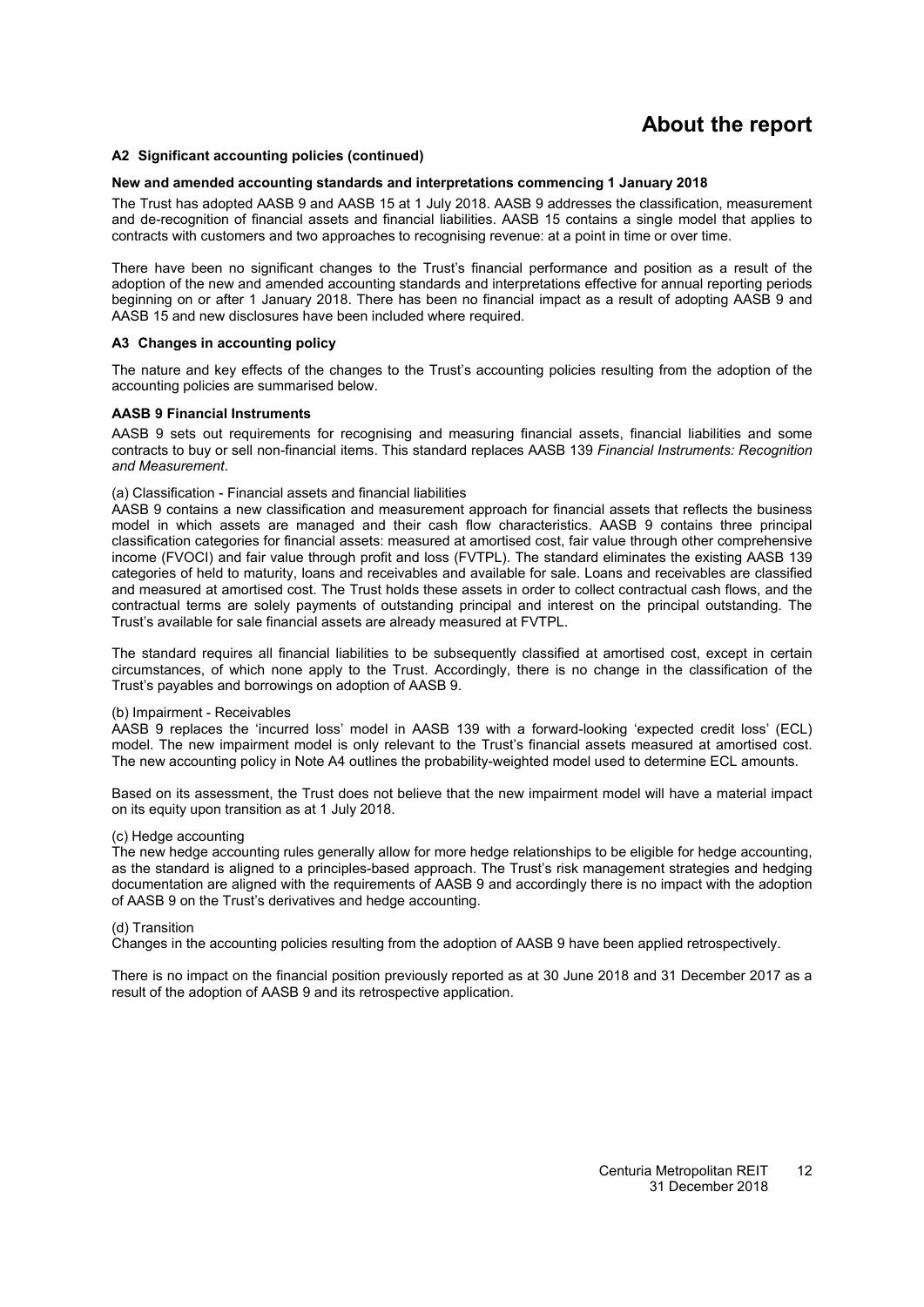# **About the report**

#### **[A3](#page-13-0) Changes in accounting policy (continued)**

#### **AASB 15 Revenue from customers**

AASB 15 applies to all contracts with customers to deliver goods or services as part of the entity's ordinary course of business excluding insurance contracts, financial instruments and leases, which are addressed by other standards. It replaces existing revenue recognition guidance, including AASB 118 *Revenue* and AASB 111 *Construction Contracts* and contains a single model that applies to contracts with customers and two approaches to recognising revenue: at a point in time or over time. The model features a contract-based give-step analysis of transactions to determine whether, how much and when revenue is recognised. It applies to all contracts with customers except leases, financial instruments and insurance contracts.

(a) Classification and measurement of revenue

- Revenue is recognised over time if:
- The customer simultaneously receives and consumes the benefits as the entity performs;
- The customer controls the asset as the entity creates or enhances it; or

• The seller's performance does not create an asset for which the seller has an alternative use and there is a right to payment for the performance to date.

Where the above criteria are not met, revenue is recognised at a point in time.

In the notes to the financial statements, the Trust has disaggregated income for the current and comparative financial period to disclose recoveries revenue. Based on the Trust's assessment of when performance obligations are satisfied, there is no change in the timing of revenue recognition when comparing to the previous accounting policy, other than the change in terminology. Under AASB 15, recoveries revenue will be recognised over time.

#### *Recoveries revenue*

The Trust recovers the costs associated with general building and tenancy operation from lessees in accordance with specific clauses within lease agreements. These are invoiced monthly based on an annual estimate. The consideration is due 30 days from the invoice date. Should any adjustment be required based on actual costs incurred, this is recognised in the statement of profit or loss and other comprehensive income within the same reporting period and billed annually.

#### (b) Transition

Changes in the accounting policies resulting from the adoption of AASB 15 have been applied retrospectively. There has been no impact on the Trust's previously reported financial position as a result of the adoption of AASB 15.

#### <span id="page-14-0"></span>**[A4](#page-14-0) New accounting policies**

The Trust has introduced a new accounting policy as part of the adoption of changes to the accounting standard AASB 9, which is effective for the reporting period beginning 1 July 2018

#### **Recoverability of loans and receivables**

At each reporting period, the Trust assesses whether financial assets carried at amortised cost are 'credit-impaired'. A financial asset is 'credit-impaired' when one or more events that has a detrimental impact on the estimated future cash flows of the financial asset have occurred.

The Trust recognises loss allowances at an amount equal to lifetime ECL on trade and other receivables. Loss allowances for financial assets measured at amortised cost are deducted from the gross carrying amount of the assets.

Lifetime ECLs are the ECLs that result from all possible default events over the expected life of the trade receivables and are a probability-weighted estimate of credit losses. Credit losses are measured as the difference between cash flows due to the Trust in accordance with the contract and the cash flows that the Trust expects to receive.

The Trust analyses the age of outstanding receivable balances and applies historical default percentages adjusted for other current observable data as a means to estimate lifetime ECL, including forecasts of interest rates and inflation, as well as the financial stress of counterparties and their ability to operate as a going concern.

Debts that are known to be uncollectable are written off when identified.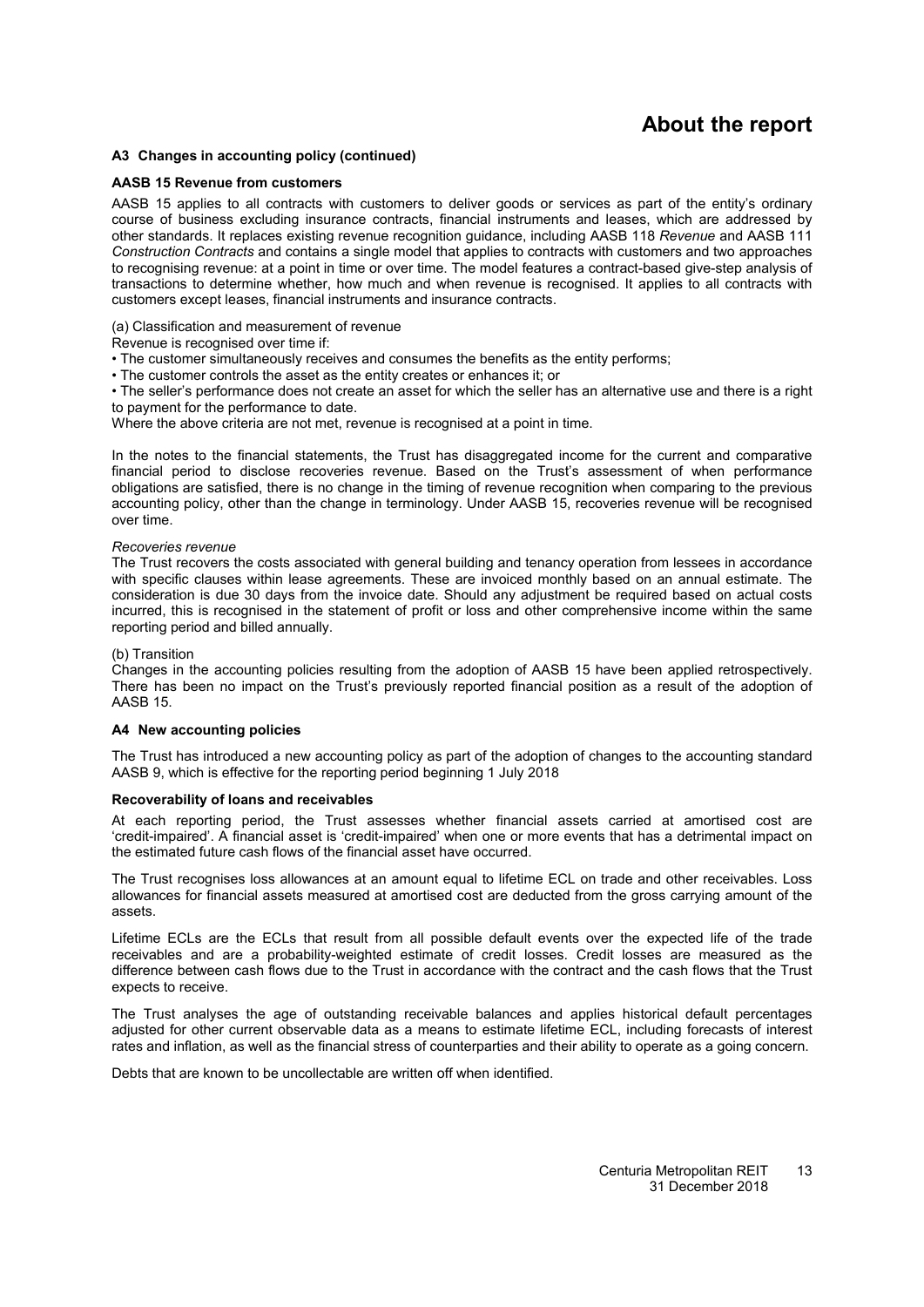### **About the report**

#### <span id="page-15-0"></span>**[A5](#page-15-0) Segment reporting**

The Trust operates in one segment, being investments in Australian metropolitan and business park office property. The Trust has determined its one operating segment based on the internal information that is provided to the chief operating decision maker and which is used in making strategic decisions. The Responsible Entity has been identified as the Trust's chief operating decision maker.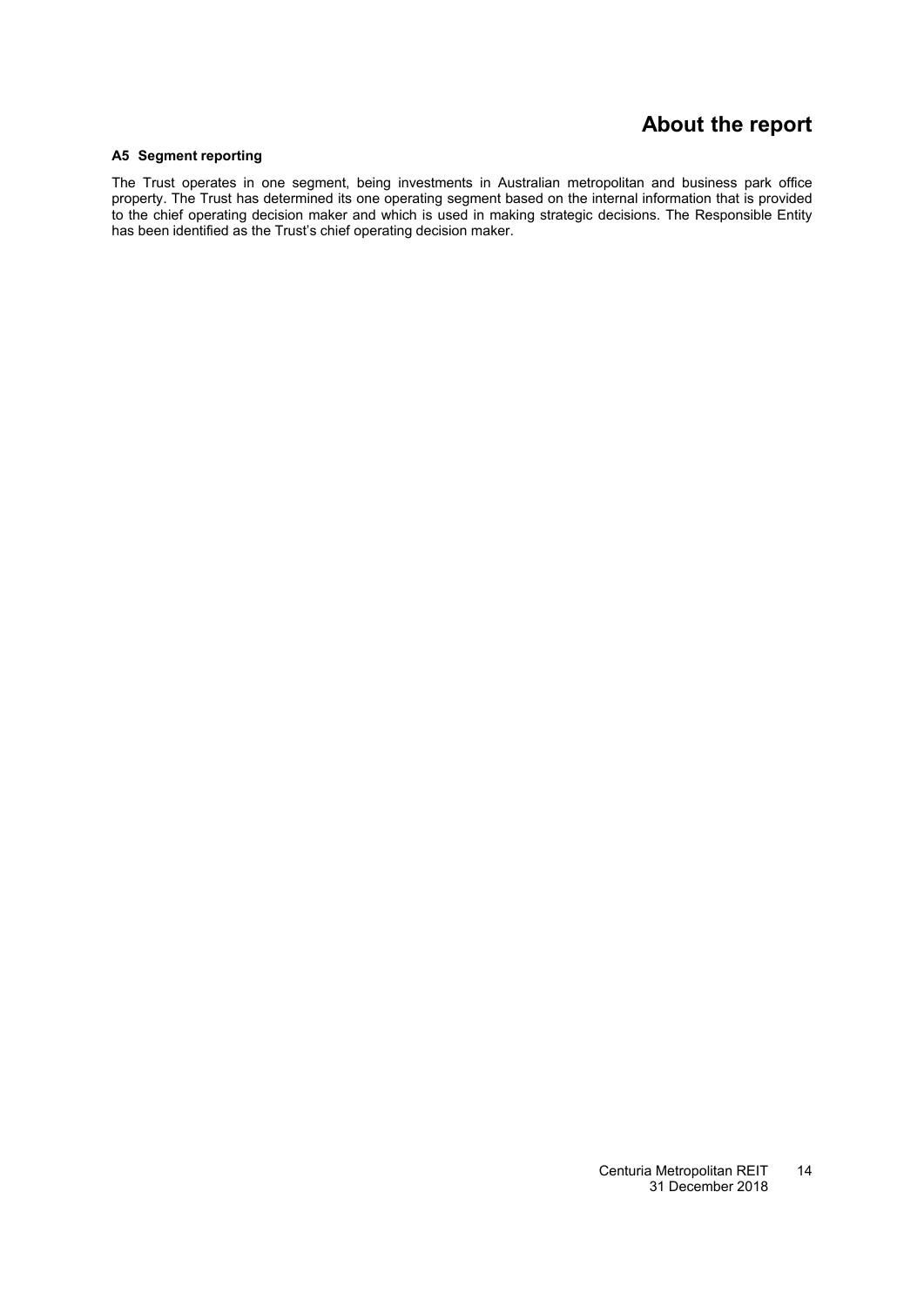# <span id="page-16-1"></span><span id="page-16-0"></span>**B Trust performance**

### **[B1](#page-16-1) Distributions**

|                   |                | 31 December 2018 |                | 31 December 2017 |
|-------------------|----------------|------------------|----------------|------------------|
|                   | Cents per unit | \$'000           | Cents per unit | \$'000           |
| September quarter | 4.525          | 11.000           | 4.525          | 9.807            |
| December quarter  | 4.358          | 15.527           | 4.525          | 10.961           |
| Total             | 8.883          | 26.527           | 9.050          | 20,768           |

Key dates in connection with the December quarter distribution are:

| Event                     | Date        |
|---------------------------|-------------|
| Ex-distribution date      | 28 Dec 2018 |
| Record date               | 31 Dec 2018 |
| Distribution payment date | 31 Jan 2019 |

#### <span id="page-16-2"></span>**[B2](#page-16-2) Rental income**

|                                  | 31 December 2018 31 December 2017<br>\$'000 | \$'000 |
|----------------------------------|---------------------------------------------|--------|
| Rental income                    | 37.191                                      | 27,926 |
| Straight-lining of lease revenue | 2,087                                       | 2,659  |
| Recoverable outgoings            | 7.566                                       | 5,577  |
|                                  | 46.844                                      | 36,162 |

#### <span id="page-16-3"></span>**[B3](#page-16-3) Finance costs**

Finance costs include interest expense and amortised borrowing costs. Interest expense is recognised in profit or loss as it accrues. Finance costs are recognised using the effective interest rate applicable to the financial liability.

|                  | 31 December 2018 31 December 2017<br>\$'000 | \$'000 |
|------------------|---------------------------------------------|--------|
| Interest expense | 6.012                                       | 3,764  |
| Borrowing costs  | 342                                         | 255    |
|                  | 6.354                                       | 4.019  |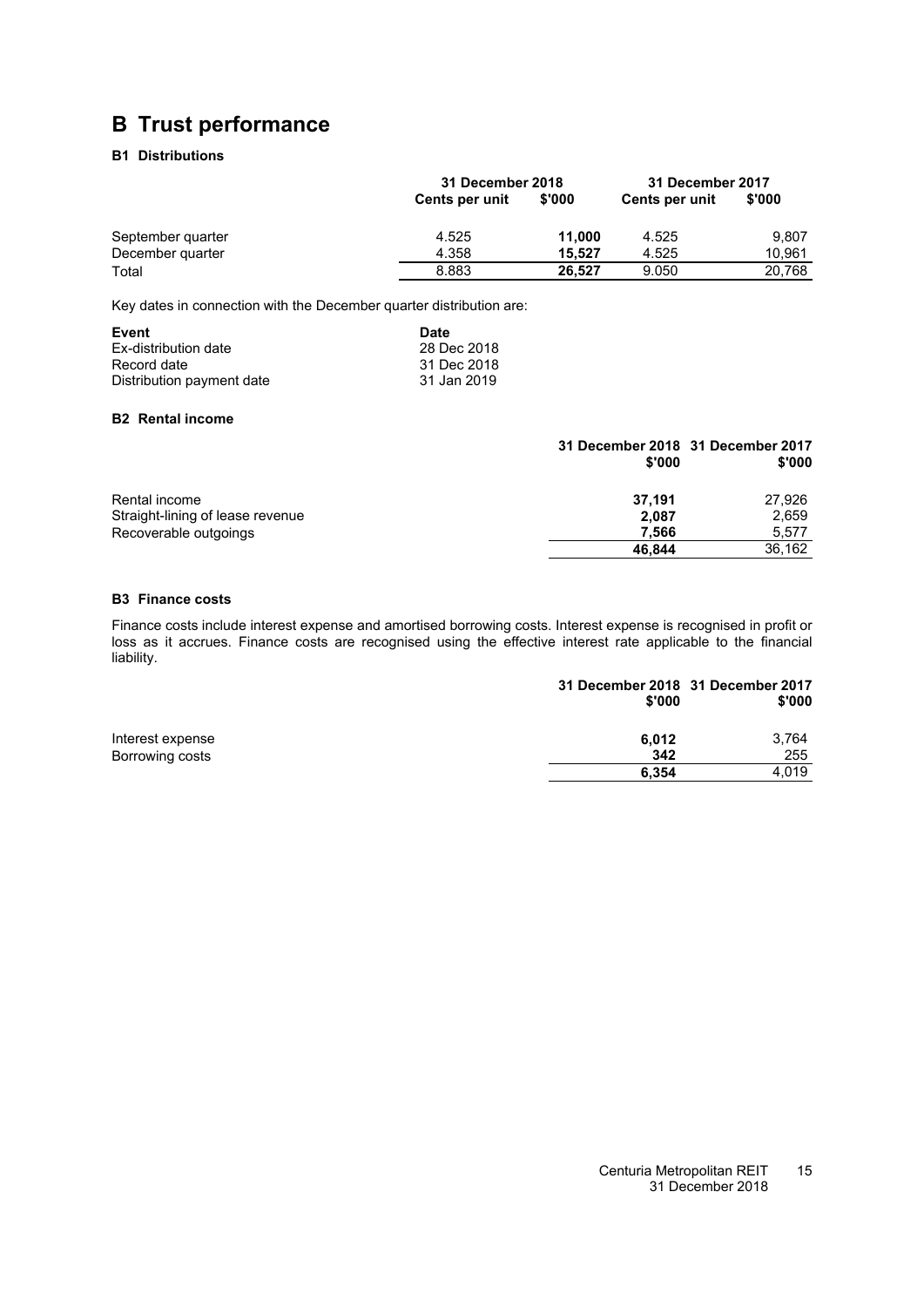# **C Trust's assets and liabilities**

#### **[C1](#page-12-0) Investment properties**

|                                              | 31 December 2018<br>\$'000 | 30 June 2018<br>\$'000 |
|----------------------------------------------|----------------------------|------------------------|
| Opening balance                              | 836,300                    | 609,950                |
| Acquisitions of investment properties        | 562,492                    | 222,485                |
| Stamp duty                                   | 32,729                     |                        |
| Capital improvements and associated costs    | 4,352                      | 9,279                  |
|                                              | 1,435,873                  | 841,714                |
| (Loss)/Gain on fair value                    | (8, 406)                   | 41,957                 |
| Change in deferred rent and lease incentives | 2,795                      | (1, 323)               |
| Disposed deferred rent and lease incentives  | 464                        | (29)                   |
| Change in capitalised leasing fees           | 394                        | 281                    |
| Disposals at fair value                      | (30,550)                   | (10, 300)              |
| Closing balance                              | 1,400,570                  | 872,300                |
| Less: Investment properties held for sale    | (24, 220)                  | (36,000)               |
| Closing balance <sup>^</sup>                 | 1,376,350                  | 836,300                |

^ The carrying amount of investment properties includes components related to deferred rent, capitalised lease incentives and leasing fees amounting to \$13.1 million (30 Jun 2018: \$9.5 million).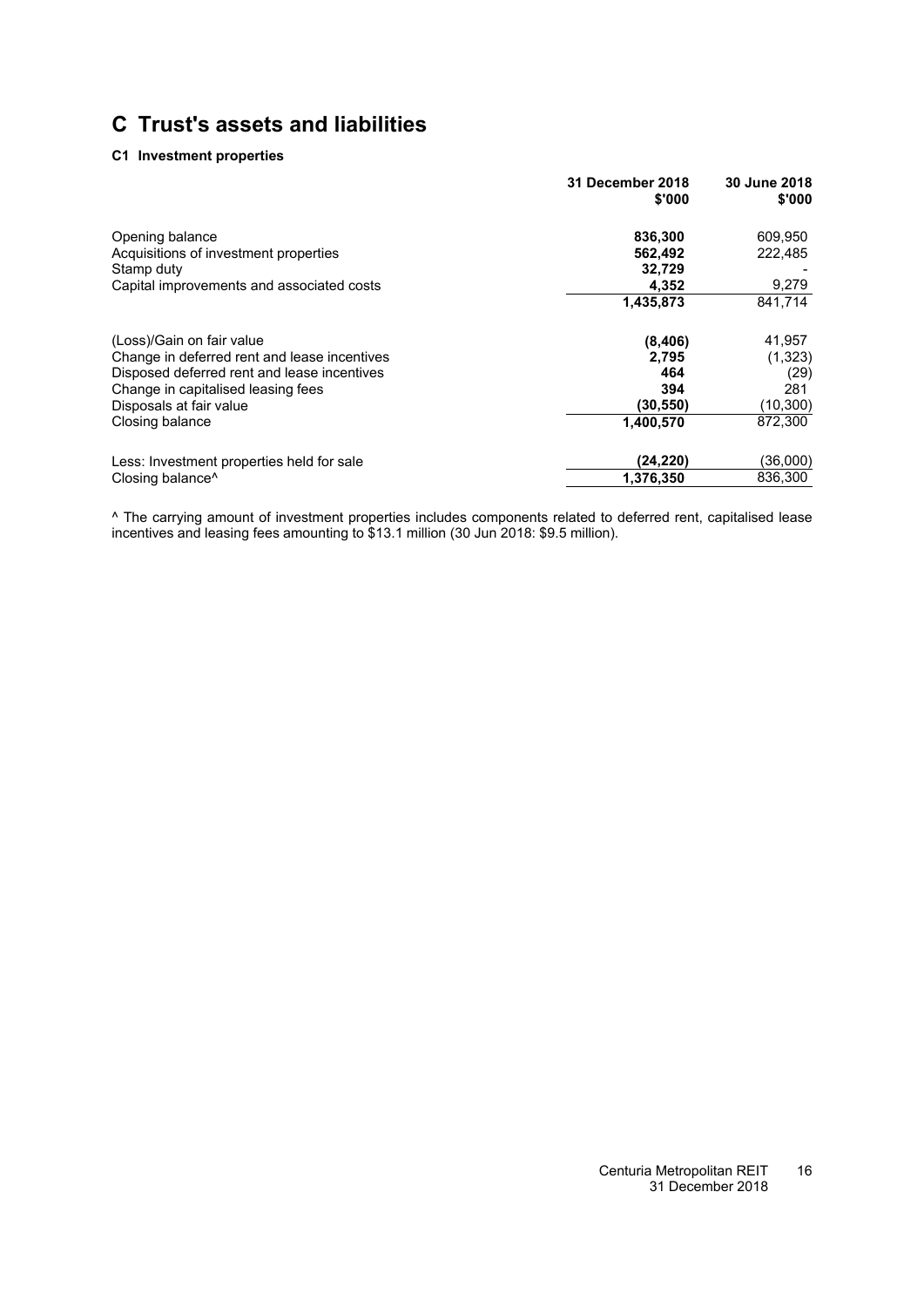# **Trust's assets and liabilities**

#### **[C1](#page-12-4) Investment properties (continued)**

|                                                                                                                                                                                                                                                                                     | <b>Fair value</b>                                         |                                                | <b>Capitalisation rate</b>                               |                                                             | <b>Discount rate</b>                                     |                                                          |                                                                                                               |                                                                                  |
|-------------------------------------------------------------------------------------------------------------------------------------------------------------------------------------------------------------------------------------------------------------------------------------|-----------------------------------------------------------|------------------------------------------------|----------------------------------------------------------|-------------------------------------------------------------|----------------------------------------------------------|----------------------------------------------------------|---------------------------------------------------------------------------------------------------------------|----------------------------------------------------------------------------------|
| <b>Property</b>                                                                                                                                                                                                                                                                     | 31 Dec 2018<br>\$'000                                     | 30 Jun 2018<br>\$'000                          | 31 Dec 2018<br>%                                         | 30 Jun 2018<br>%                                            | 31 Dec 2018<br>%                                         | 30 Jun 2018<br>%                                         | 31 Dec 2018<br>Valuer                                                                                         | Last<br>independent<br>valuation date                                            |
| <b>NSW</b><br>201 Pacific Hwy, St Leonards NSW*<br>9 Help St, Chatswood NSW<br>203 Pacific Hwy, St Leonards NSW*^<br>465 Victoria Ave, Chatswood NSW**<br>77 Market St, Wollongong NSW                                                                                              | 95,000<br>76,500<br>62,250<br>41,050<br>36,000            | 85,000<br>76,000<br>57,000<br>34,600           | 6.00%<br>6.00%<br>6.25%<br>5.75%<br>7.25%                | 6.50%<br>6.00%<br>6.50%<br>$-$ %<br>7.00%                   | 6.88%<br>7.50%<br>7.25%<br>7.00%<br>8.00%                | 7.50%<br>7.50%<br>7.75%<br>$-$ %<br>8.00%                | Colliers<br><b>Directors</b><br>M <sub>3</sub><br>C&W<br><b>CBRE</b>                                          | Dec 2018<br>Jun 2018<br>Dec 2018<br>Dec 2018<br>Dec 2018                         |
| 13 Ferndell St, Granville NSW<br><b>ACT</b><br>60 Marcus Clarke St, Canberra ACT<br>54 Marcus Clarke St, Canberra ACT                                                                                                                                                               | 64,500<br>21,250                                          | 20,700<br>63,500<br>20,900                     | $-%$<br>7.00%<br>7.50%                                   | 6.75%<br>7.00%<br>7.50%                                     | -%<br>7.75%<br>7.75%                                     | 8.00%<br>7.75%<br>7.75%                                  | <b>Directors</b><br><b>Directors</b><br><b>Directors</b>                                                      | Nov 2017<br>Jun 2018<br>Jun 2018                                                 |
| <b>QLD</b><br>825 Ann St, Fortitude Valley QLD<br>438-517 Kingsford Smith Dr, Hamilton QLD<br>154 Melbourne St, South Brisbane QLD<br>100 Brookes St, Fortitude Valley QLD<br>35 Robina Town Ctr Dr, Robina QLD<br>555 Coronation Dr, Brisbane QLD<br>149 Kerry Rd, Archerfield QLD | 163,000<br>78,100<br>78,000<br>77,550<br>55,300<br>28,800 | 78,000<br>78,500<br>55,250<br>32,500<br>28,100 | 6.25%<br>6.25%<br>6.75%<br>6.25%<br>7.13%<br>7.75%<br>-% | $-$ %<br>6.25%<br>6.75%<br>$-$ %<br>7.13%<br>7.50%<br>6.25% | 7.00%<br>7.50%<br>7.25%<br>7.25%<br>7.00%<br>8.00%<br>-% | -%<br>7.50%<br>7.25%<br>$-$ %<br>7.00%<br>7.75%<br>7.25% | Savills<br><b>Directors</b><br><b>Directors</b><br>Savills<br><b>Directors</b><br>Savills<br><b>Directors</b> | Dec 2018<br>Jun 2018<br>Jun 2018<br>Dec 2018<br>Jun 2018<br>Dec 2018<br>Nov 2017 |
| <b>VIC</b><br>818 Bourke St, Docklands VIC<br>567 Swan St, Richmond VIC<br>2 Kendall St, Williams Landing VIC                                                                                                                                                                       | 223,100<br>66,000<br>64,200                               | 63,500                                         | 5.25%<br>5.75%<br>5.88%                                  | -%<br>5.75%<br>$-$ %                                        | 6.50%<br>6.75%<br>7.00%                                  | -%<br>6.75%<br>$-$ %                                     | <b>Urbis</b><br><b>Directors</b><br>Savills                                                                   | Dec 2018<br>Jun 2018<br>Dec 2018                                                 |
| <b>SA</b><br>1 Richmond Rd, Keswick SA<br>131-139 Grenfell St, Adelaide SA                                                                                                                                                                                                          | 36,000<br>18,750                                          | 33,000<br>19,250                               | 7.50%<br>8.00%                                           | 7.50%<br>8.00%                                              | 7.75%<br>8.25%                                           | 7.75%<br>8.25%                                           | <b>Directors</b><br><b>Directors</b>                                                                          | Jun 2018<br>Jun 2018                                                             |

Centuria Metropolitan REIT 31 December 2018 17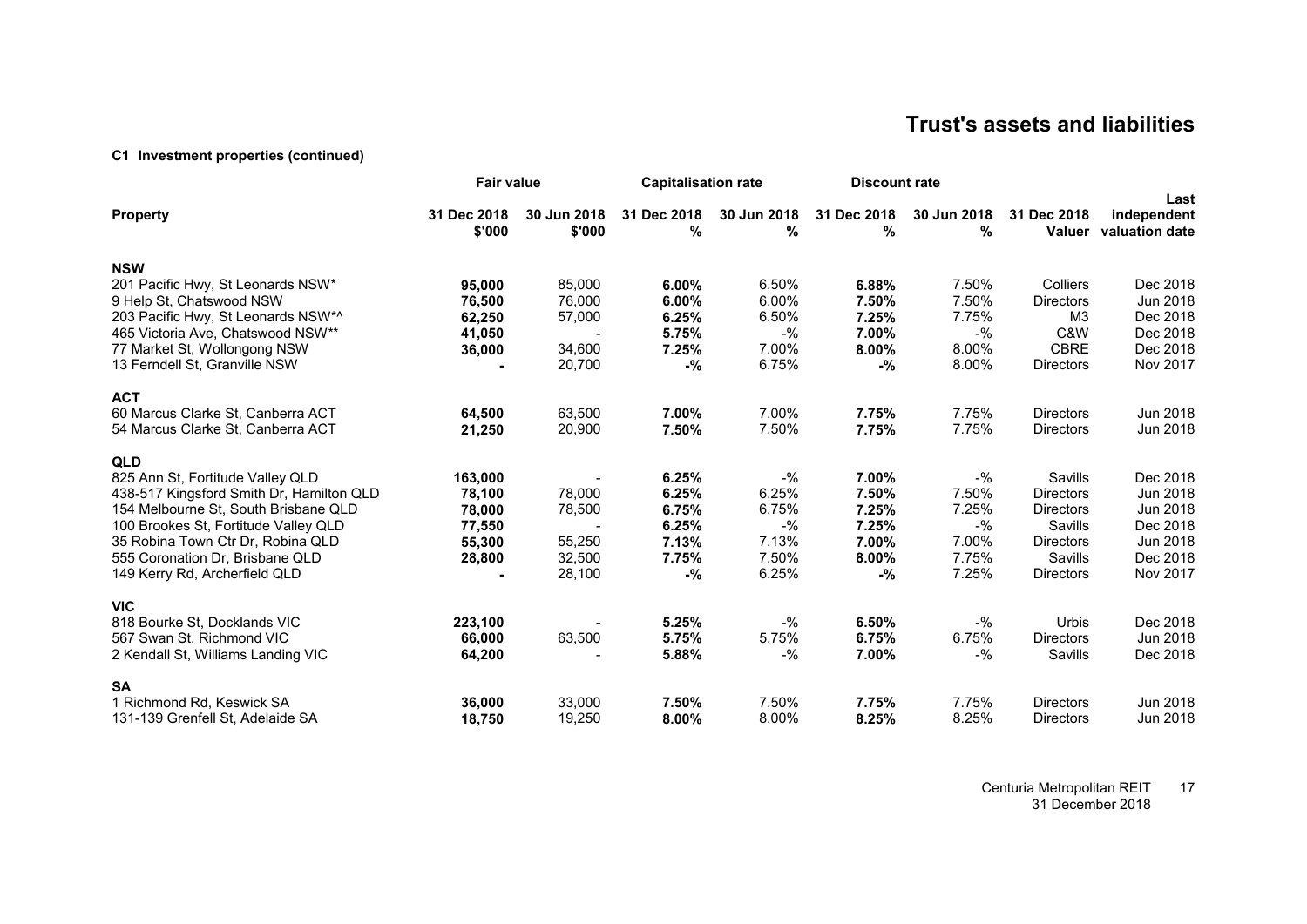### **Trust's assets and liabilities**

#### **[C1](#page-12-4) Investment properties (continued)**

|                           | <b>Fair value</b>     |                       | <b>Capitalisation rate</b> |       | <b>Discount rate</b>         |                  |                              |                                       |
|---------------------------|-----------------------|-----------------------|----------------------------|-------|------------------------------|------------------|------------------------------|---------------------------------------|
| <b>Property</b>           | 31 Dec 2018<br>\$'000 | 30 Jun 2018<br>\$'000 | 31 Dec 2018<br>%           | %     | 30 Jun 2018 31 Dec 2018<br>% | 30 Jun 2018<br>% | 31 Dec 2018<br><b>Valuer</b> | Last<br>independent<br>valuation date |
| <b>WA</b>                 |                       |                       |                            |       |                              |                  |                              |                                       |
| 144 Stirling St, Perth WA | 56.000                | 56,000                | 7.50%                      | 7.50% | 7.00%                        | 7.00%            | <b>Directors</b>             | Jun 2018                              |
| 46 Colin St. Perth WA^    | 35,000                | 34,500                | 7.50%                      | 7.50% | 7.00%                        | 7.00%            | <b>Directors</b>             | Jun 2018                              |
|                           | 1.376.350             | 836,300               |                            |       |                              |                  |                              |                                       |

\* The Trust owns 50% of 201 and 203 Pacific Highway, St Leonards NSW.

\*\* The Trust owns 25% of 425 Victoria Avenue, Chatswood NSW.

^ The Trust holds a leasehold interest in 46 Colin Street, Perth WA and 203 Pacific Highway, St Leonards NSW.

During the period, the acquisition of 2 Kendall Street, Williams Landing VIC was settled.

In addition, the Trust disposed of 149 Kerry Road, Archerfield QLD for a gross sale price of \$30,550,000.

The Trust's weighted average capitalisation rate for the period is 6.32% (30 Jun 2018: 6.68%).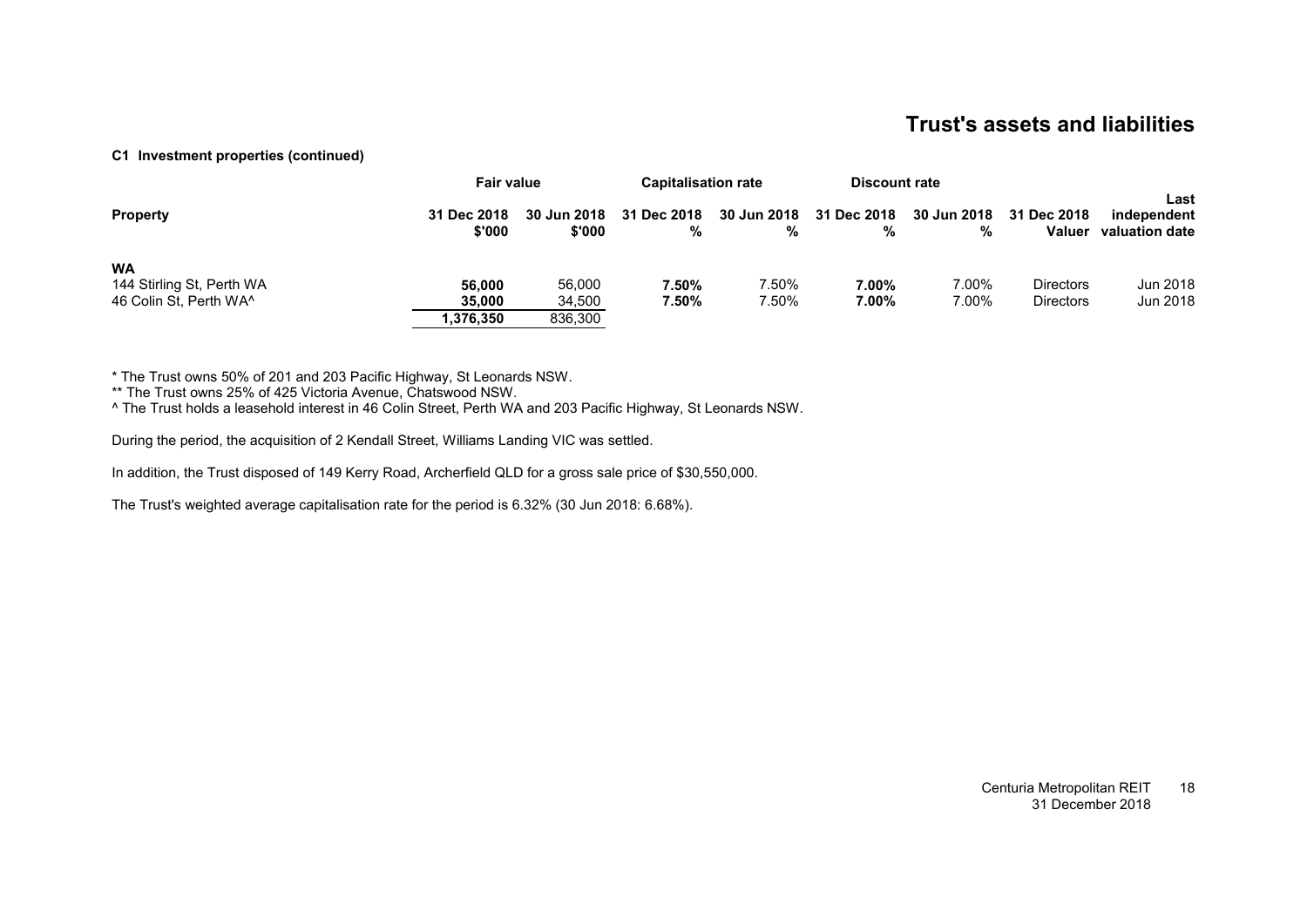### **Trust's assets and liabilities**

#### <span id="page-20-0"></span>**[C2](#page-20-0) Investment properties classified as held for sale**

|                               | 31 December 2018<br>\$'000 | 30 June 2018<br>\$'000 |
|-------------------------------|----------------------------|------------------------|
| 13 Ferndell St, Granville NSW | 24.220                     |                        |
| 3 Carlingford Rd, Epping NSW  | $\overline{\phantom{a}}$   | 36,000                 |
|                               | 24.220                     | 36,000                 |

On 31 December 2018, the Trust exchanged unconditional contracts for the sale of 13 Ferndell Street, Granville NSW. The property settled on 31 January 2019.

The fair values listed above do not include estimated selling costs which are expected to be incurred upon disposal.

Investment properties are classified as held for sale if their carrying amount will be recovered principally through a sale transaction rather than through continuing use and a sale is considered highly probable. These investment properties are carried at fair value. The valuation techniques to determine the fair value of investment properties held for sale are same as the valuation techniques of investment properties described in Note [C1.](#page-12-0)

Where sale completion is delayed by events outside the control of the Trust, and the sale is not completed within one year from the date of classification, the Trust may still classify the asset as held for sale. In this circumstance, there must be sufficient evidence the Trust is committed to sell the asset, and as such obtain a firm purchase commitment from the buyer along with a favourable resolution for the Trust, for the delay. A favourable resolution for the Trust would be the right to receive rental income for the period, up until the date any sale was completed.

#### <span id="page-20-1"></span>**[C3](#page-20-1) Borrowings**

|                    | 31 December 2018<br>\$'000 | 30 June 2018<br>\$'000 |
|--------------------|----------------------------|------------------------|
| <b>Non-current</b> |                            |                        |
| Secured loan       | 515,304                    | 267,553                |
| Borrowing costs    | (2, 429)                   | (1,592)                |
|                    | 512,875                    | 265,961                |

As at 31 December 2018, the Trust had \$360 million (30 Jun 2018: \$160 million) of interest rate swaps hedged against its drawn debt.

The facilities are secured by first mortgages over the Trust's investment properties and a first ranking fixed and floating charge over all assets of the Trust.

<span id="page-20-2"></span>The secured loan has covenants in relation to Loan to Value Ratio ('LVR') and Interest Coverage Ratio ('ICR') which the Trust has complied with during the period.

#### **[C4](#page-20-2) Issued capital**

|                           | 31 December 2018  |         | 30 June 2018      |          |
|---------------------------|-------------------|---------|-------------------|----------|
|                           | <b>Units '000</b> | \$'000  | <b>Units '000</b> | \$'000   |
| <b>Opening balance</b>    | 242.792           | 545.228 | 178.241           | 397.637  |
| Units issued              | 113,499           | 275.845 | 63,594            | 150,450  |
| Distributions reinvested  |                   | -       | 957               | 2.272    |
| Equity raising costs      |                   | (7,743) | $\blacksquare$    | (5, 131) |
| Contribution from manager | -                 | 20,000  | $\blacksquare$    |          |
| <b>Closing balance</b>    | 356,291           | 833,330 | 242.792           | 545.228  |

All units in the Trust are of the same class and carry equal rights to capital and income distributions.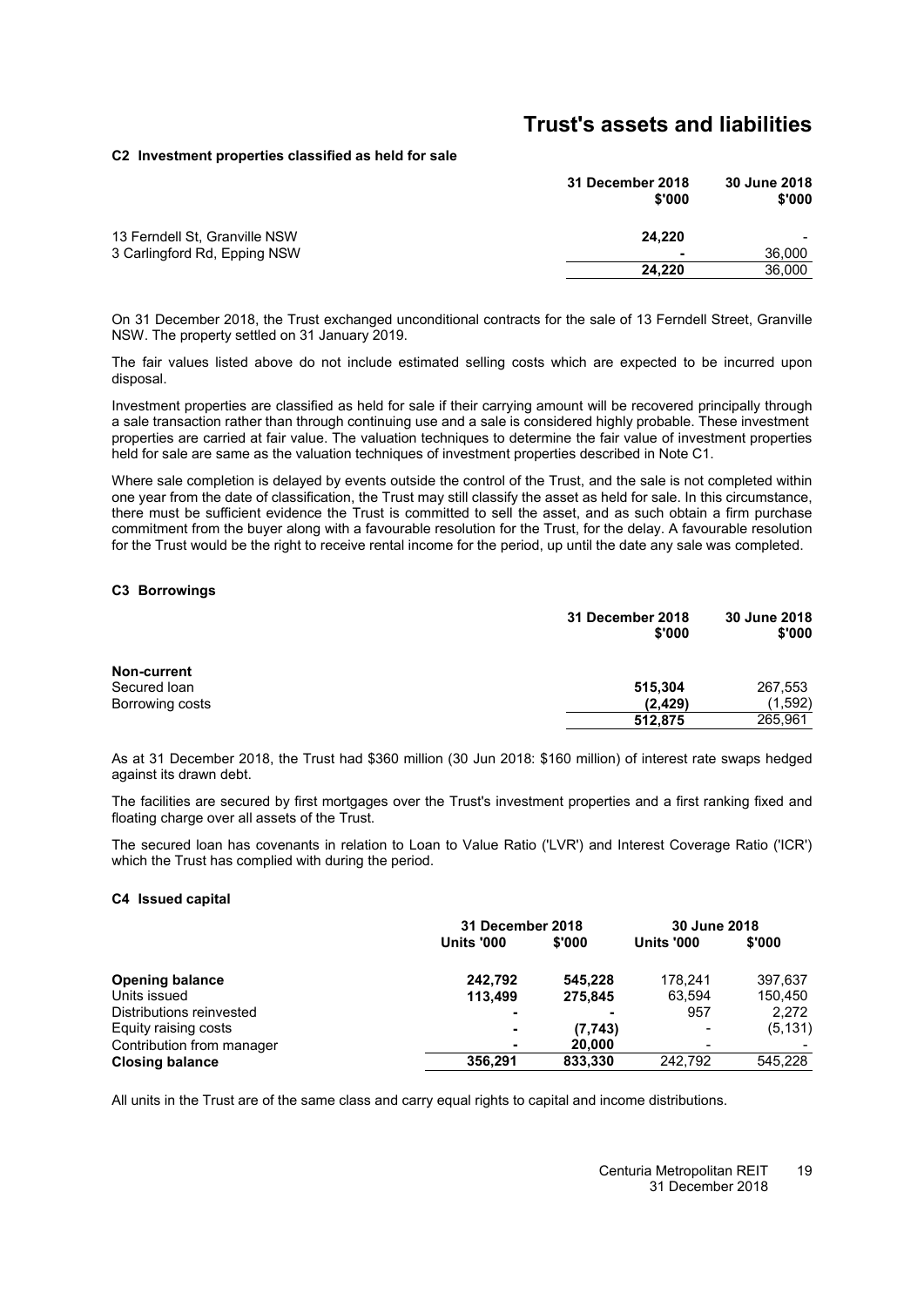# <span id="page-21-1"></span><span id="page-21-0"></span>**D Other notes**

#### **[D1](#page-21-1) Fair value of financial instruments**

The fair values of financial assets and financial liabilities, together with the carrying amounts in the consolidated interim statement of financial position are as follows:

| 31 December 2018<br><b>Financial assets</b><br>Cash and cash equivalents                                                  | <b>Measurement</b><br><b>Amortised cost</b>                         | <b>Fair value</b><br>hierarchy<br>Not applicable       | Carrying<br>amount<br>\$'000<br>19,192 | <b>Fair value</b><br>\$'000<br>19,192 |
|---------------------------------------------------------------------------------------------------------------------------|---------------------------------------------------------------------|--------------------------------------------------------|----------------------------------------|---------------------------------------|
| Trade and other receivables                                                                                               | <b>Amortised cost</b>                                               | Not applicable                                         | 3,902<br>23,094                        | 3,902<br>23,094                       |
| <b>Financial liabilities</b><br>Trade and other payables<br>Borrowings (excluding borrowing costs)<br>Interest rate swaps | <b>Amortised cost</b><br><b>Amortised cost</b><br><b>Fair Value</b> | Not applicable<br>Not applicable<br>Level <sub>2</sub> | 30,302<br>515,304<br>2,989<br>548,595  | 30,302<br>515,304<br>2,989<br>548.595 |
| 30 June 2018<br><b>Financial assets</b><br>Cash and cash equivalents<br>Trade and other receivables                       | Amortised cost<br>Amortised cost                                    | Not applicable<br>Not applicable                       | 18,978<br>1.325<br>20,303              | 18,978<br>1,325<br>20,303             |
| <b>Financial liabilities</b><br>Trade and other payables<br>Borrowings (excluding borrowing costs)<br>Interest rate swaps | Amortised cost<br>Amortised cost<br><b>Fair Value</b>               | Not applicable<br>Not applicable<br>Level 2            | 25,950<br>267.553<br>428<br>293,931    | 25,950<br>267,553<br>428<br>293,931   |

The directors of the Responsible Entity consider that the carrying amount of the financial assets and financial liabilities recorded at amortised cost in the financial report approximates their fair value.

#### **Valuation techniques**

The fair value of financial assets and financial liabilities are determined as follows:

• The fair value of interest rate swaps are determined using a discounted cash flow analysis. The future cash flows are estimated based on forward interest rates (from observable yield curves at the end of the reporting period) and contracted interest rates, discounted at a rate that reflects the credit risk of various counterparties.

The Trust classifies fair value measurements using a fair value hierarchy that reflects the subjectivity of the inputs used in making the measurements. The fair value hierarchy has the following levels:

- Level 1: derived from quoted prices (unadjusted) in active markets for identical assets or liabilities that the Trust can access at the measurement date.
- Level 2: derived from inputs other than quoted prices included within Level 1 that are observable for the asset or liability, either directly (i.e. as prices) or indirectly (i.e. derived from prices).
- Level 3: derived from valuation techniques that include inputs for the asset or liability that are not based on observable market data (unobservable inputs).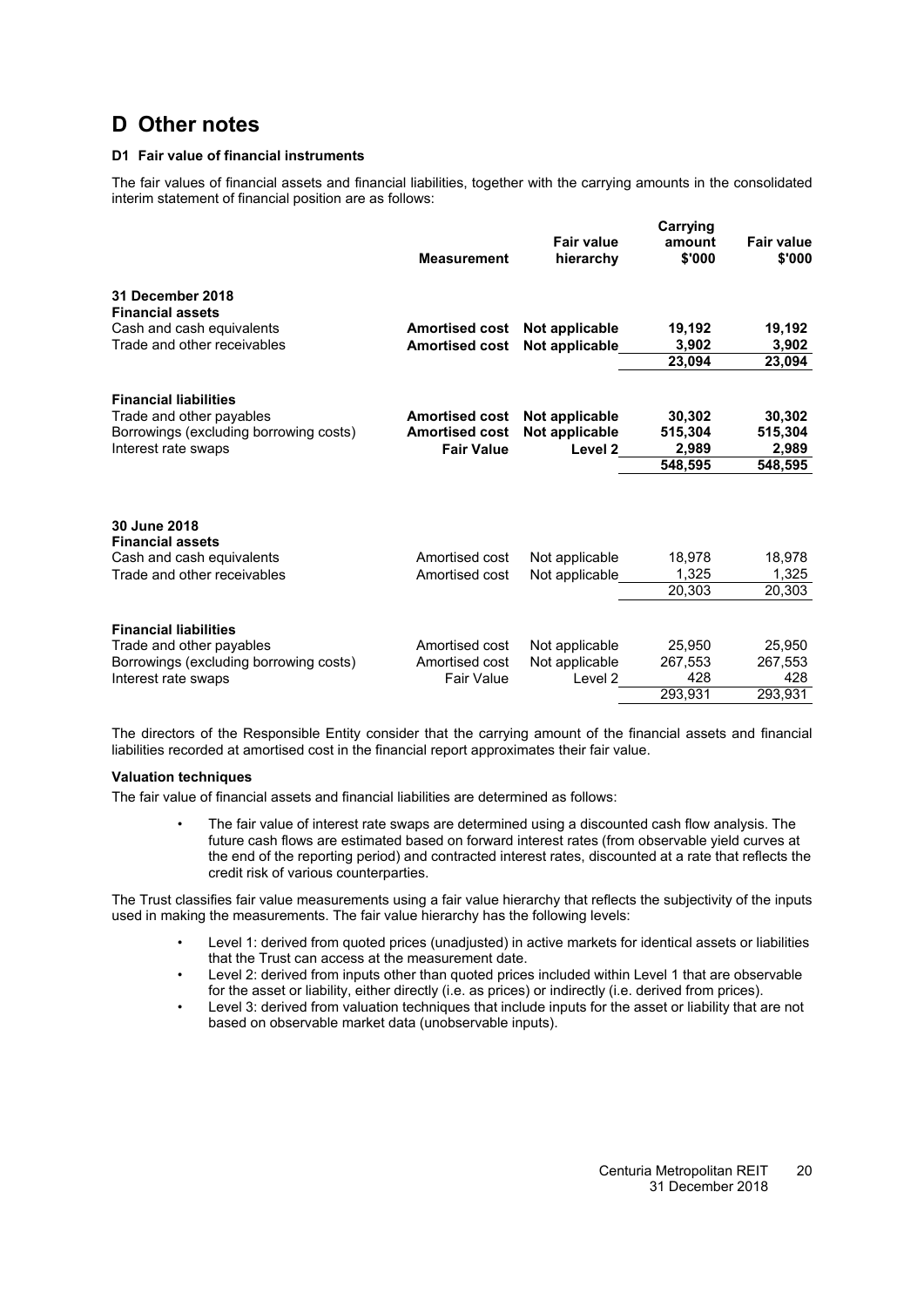### **Other notes**

#### **[D1](#page-21-1) Fair value of financial instruments (continued)**

#### **Valuation techniques (continued)**

The level in the fair value hierarchy within which the fair value measurement is categorised in its entirety is determined on the basis of the lowest level input that is significant to the fair value measurement in its entirety. For this purpose, the significance of an input is assessed against the fair value measurement in its entirety. If a fair value measurement uses observable inputs that require significant adjustment based on unobservable inputs, that measurement is a level 3 measurement. Assessing the significance of a particular input to the fair value measurement in its entirety requires judgement, considering factors specific to the asset or liability.

The determination of what constitutes 'observable' requires significant judgement by the Responsible Entity. The Responsible Entity considers observable data to be that market data that is readily available, regularly distributed or updated, reliable and verifiable, not proprietary, and provided by independent sources that are actively involved in the relevant market.

#### **Fair value hierarchy**

The following table sets out the Trust's financial assets and liabilities (by class) measured at fair value according to the fair value hierarchy:

|                                          | <b>Total</b><br>\$'000 | Level 1<br>\$'000 | Level <sub>2</sub><br>\$'000 | Level 3<br>\$'000 |
|------------------------------------------|------------------------|-------------------|------------------------------|-------------------|
| 31 December 2018                         |                        |                   |                              |                   |
| Financial liabilities held at fair value |                        |                   |                              |                   |
| Interest rate swaps                      | 2,989                  | ۰                 | 2,989                        |                   |
|                                          | 2,989                  |                   | 2,989                        |                   |
| 30 June 2018                             |                        |                   |                              |                   |
| Financial liabilities held at fair value |                        |                   |                              |                   |
| Interest rate swaps                      | 428                    |                   | 428                          |                   |
|                                          | 428                    |                   | 428                          |                   |

There were no transfers between Level 1 and Level 2 during the period.

The Responsible Entity obtains independent valuations to measure the fair value of financial instruments at each reporting date. The Responsible Entity assesses and documents the evidence obtained from the third parties to support the conclusion that such valuations meet the requirements of International Financial Reporting Standards, including the level in the fair value hierarchy that the resulting fair value estimate should be classified.

#### <span id="page-22-0"></span>**[D2](#page-22-0) Related parties**

#### **Key management personnel**

The Trust does not employ personnel in its own right. However it is required to have an incorporated Responsible Entity to manage the activities of the Trust and this is considered the key management personnel. The directors of the Responsible Entity are key management personnel.

No compensation is paid directly by the Trust to any key management personnel of the Responsible Entity.

#### **Key management personnel loan disclosures**

The Trust has not made, guaranteed or secured, directly or indirectly, any loans to the key management personnel or their personally related entities at any time during the reporting period.

#### **Responsible entity fees and other transactions**

The Responsible Entity is entitled to a management fee which is calculated at 0.55% of the gross value of assets held plus GST, in accordance with the Trust's constitution.

Custodian fees are paid to the custodians. Custodian fee paid to Centuria Property Funds Limited are calculated in relation to some of the Trust's assets and in accordance with the constitution at a rate of 0.05% of the Fund's relevant gross assets.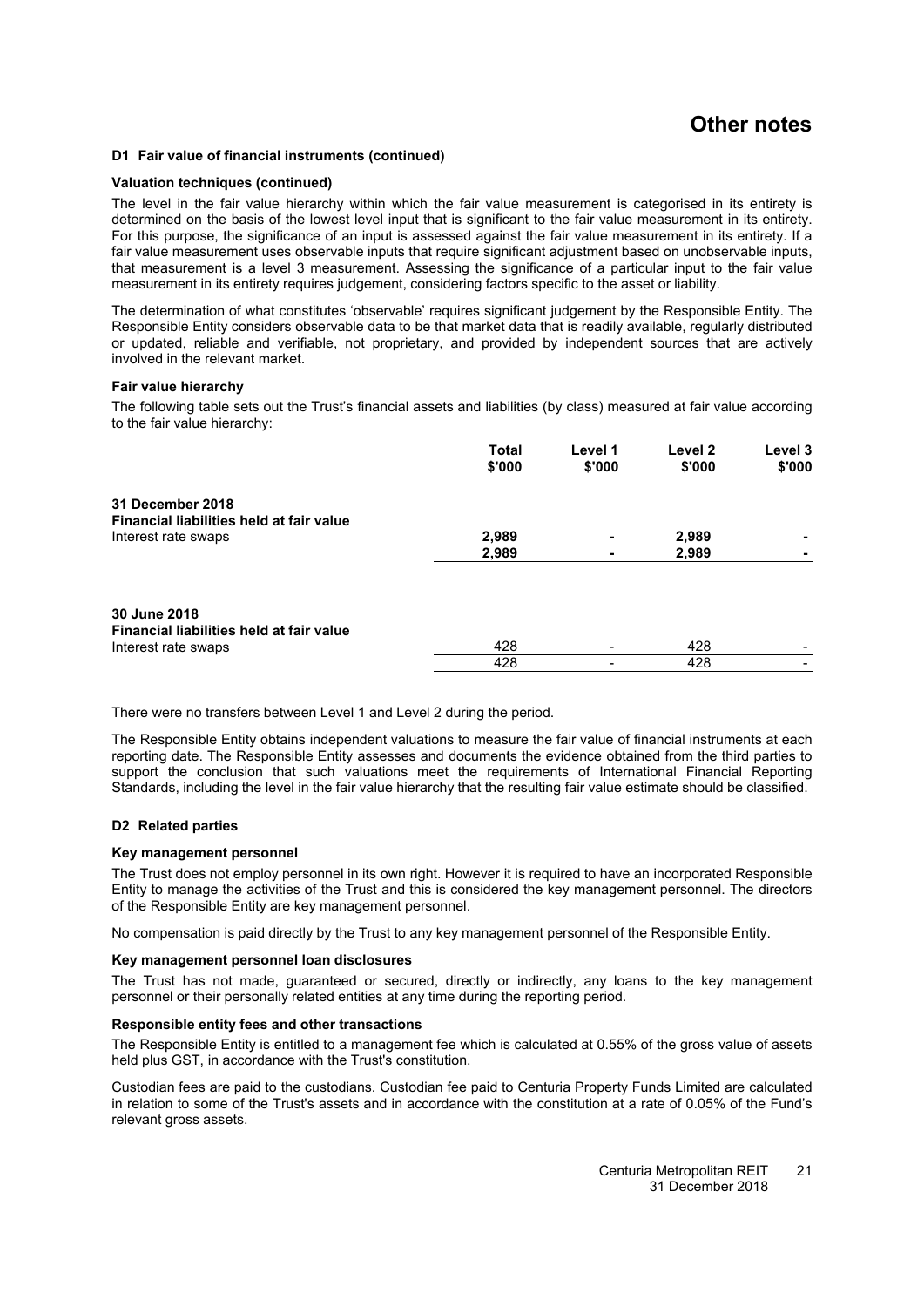### **Other notes**

#### **[D2](#page-22-0) Related parties (continued)**

#### **Responsible entity fees and other transactions (continued)**

At reporting date an amount of \$684,394 (31 December 2017: \$217,651) owing to the Responsible Entity was included in trade and other payables. The payables are non-interest bearing with payment terms and conditions consistent with normal commercial practices.

The following fees were paid and/or payable to the Responsible Entity and its related parties during the period:

|                                | 31 December 2018 31 December 2017 |           |
|--------------------------------|-----------------------------------|-----------|
| Management fees                | 2,986,066                         | 1,959,000 |
| Custodian fees                 | 124.515                           | 64.000    |
| Leasing fees                   | 257.634                           | 360,000   |
| Property management fees       | 821.477                           | 472,000   |
| Project management fees        | 12.647                            | 273,000   |
| Due diligence acquisition fees | 200,000                           | 100.000   |
| Development fees               | 87.644                            |           |
|                                | 4,489,983                         | 3,228,000 |

During the period, the manager of the Trust contributed \$20 million towards the acquisition of the Hines portfolio, consisting of 825 Ann Street, Fortitude Valley QLD, 100 Brookes Street, Fortitude Valley QLD, 465 Victoria Avenue, Chatswood NSW, and 818 Bourke Street, Docklands VIC. The contribution has been recognised as an equity injection by the manager in Note [C4.](#page-20-2)

On 21 December 2018, the Trust sold 149 Kerry Road, Archerfield QLD to Centuria Industrial REIT in an arms length transaction for \$30,550,000.

All transactions with related parties are conducted on normal commercial terms and conditions. From time to time Centuria Property Funds Limited, its directors or its director-related entities may buy or sell units in the Trust. These transactions are on the same terms and conditions as those entered into by other Trust investors.

#### **Units in the Trust held by related parties**

At 31 December 2018, the following related parties of the Responsible Entity hold units in the Trust:

|                                              | <b>Closing units</b><br>held | <b>Closing</b><br>interest held |
|----------------------------------------------|------------------------------|---------------------------------|
| <b>31 December 2018</b>                      |                              |                                 |
| Centuria Capital No. 2 Office Fund           | 58,921,884                   | 16.54%                          |
| Over Fifty Guardian Friendly Society Limited | 14,861,981                   | 4.17%                           |
| Centuria Growth Bond Fund                    | 8,408,906                    | 2.36%                           |
| Centuria Capital No. 2 Fund                  | 3,396,219                    | 0.95%                           |
| Centuria Property Funds No. 2 Limited        | 2,263,375                    | 0.64%                           |
| Centuria Balanced Bond Fund                  | 975.493                      | 0.27%                           |
| Nicholas Collishaw                           | 153.217                      | 0.04%                           |
| Peter Done                                   | 128.994                      | 0.04%                           |
| Roger Dobson                                 | 123,480                      | 0.03%                           |
| John McBain                                  | 73.027                       | 0.02%                           |
| Darren Collins                               | 30,000                       | 0.01%                           |
| Matthew Hardy                                | 29,378                       | 0.01%                           |
| Jason Huljich                                | 3,542                        | -%                              |
|                                              | 89,369,496                   | 25.08%                          |
|                                              |                              |                                 |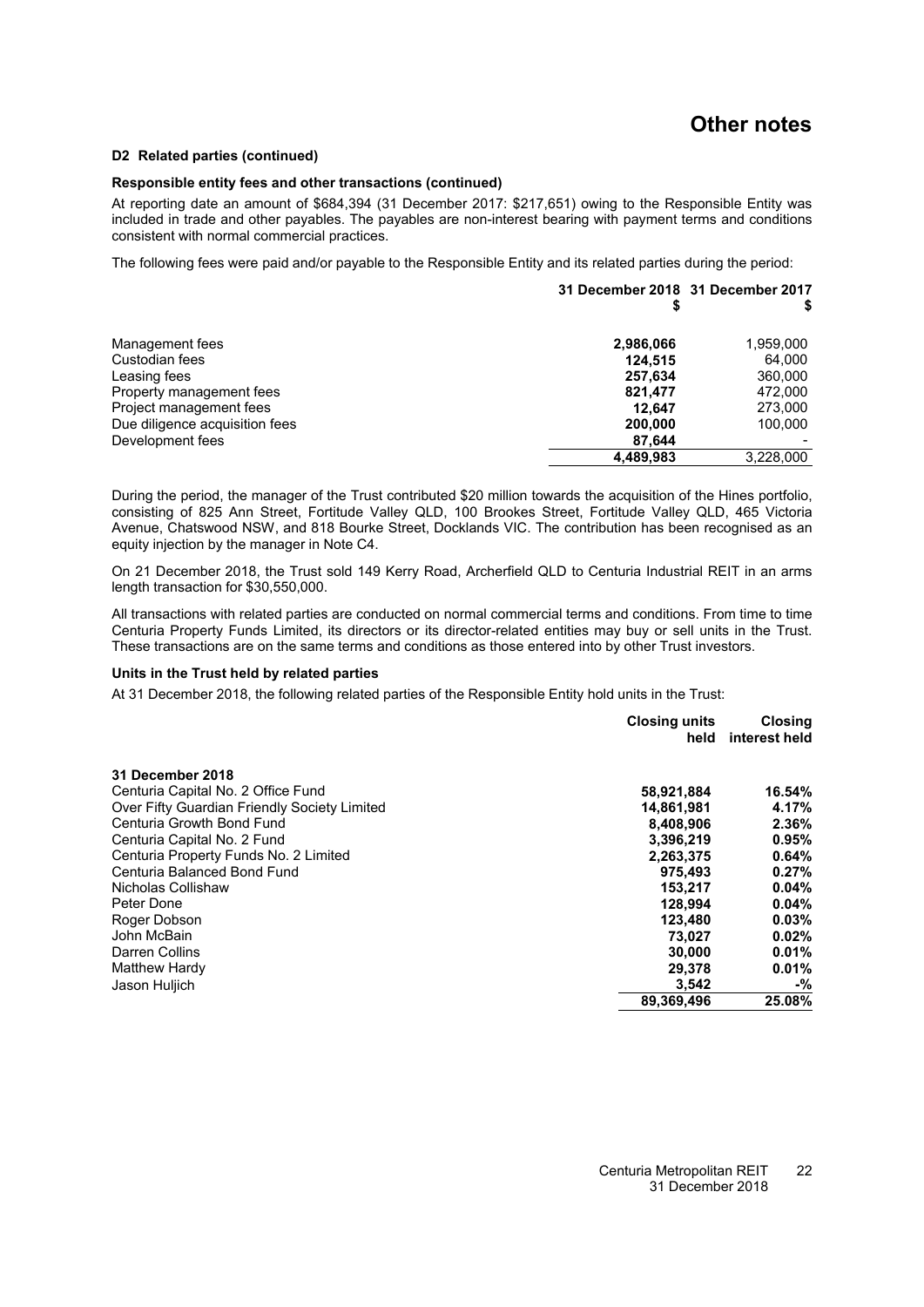### **Other notes**

#### **[D2](#page-22-0) Related parties (continued)**

#### **Units in the Trust held by related parties (continued)**

| 31 December 2017                             |            |        |
|----------------------------------------------|------------|--------|
| Centuria Capital No. 2 Office Fund           | 22,261,685 | 9.19%  |
| Over Fifty Guardian Friendly Society Limited | 14,861,981 | 6.14%  |
| Centuria Growth Bond Fund                    | 6.306.680  | 2.60%  |
| Centuria Capital No. 2 Fund                  | 4,244,695  | 1.75%  |
| Centuria Property Funds No. 2 Limited        | 1.233.524  | 0.51%  |
| Centuria Balanced Bond Fund                  | 731.620    | 0.30%  |
| Nicholas Collishaw                           | 153.217    | 0.06%  |
| Peter Done                                   | 96.745     | 0.04%  |
| Roger Dobson                                 | 92.610     | 0.04%  |
| John McBain                                  | 63.158     | 0.03%  |
| Darren Collins                               | 25.573     | 0.01%  |
| Matthew Hardy                                | 22.033     | 0.01%  |
| Jason Huljich                                | 3.542      | $-$ %  |
|                                              | 50.097.063 | 20.68% |

No other related parties of the Responsible Entity held units in the Trust.

#### **Other transactions within the Trust**

<span id="page-24-0"></span>No director has entered into a material contract with the Trust since the end of the previous year and there were no material contracts involving directors' interests subsisting at period end.

#### **[D3](#page-24-0) Events subsequent to reporting date**

On 31 January 2019, the Trust settled the sale of the property at 13 Ferndell St, Granville NSW.

No other matters or circumstances have arisen since the end of the period which have significantly affected or may significantly affect the operations of the Trust, the results of those operations, or the state of affairs of the Trust in future financial years.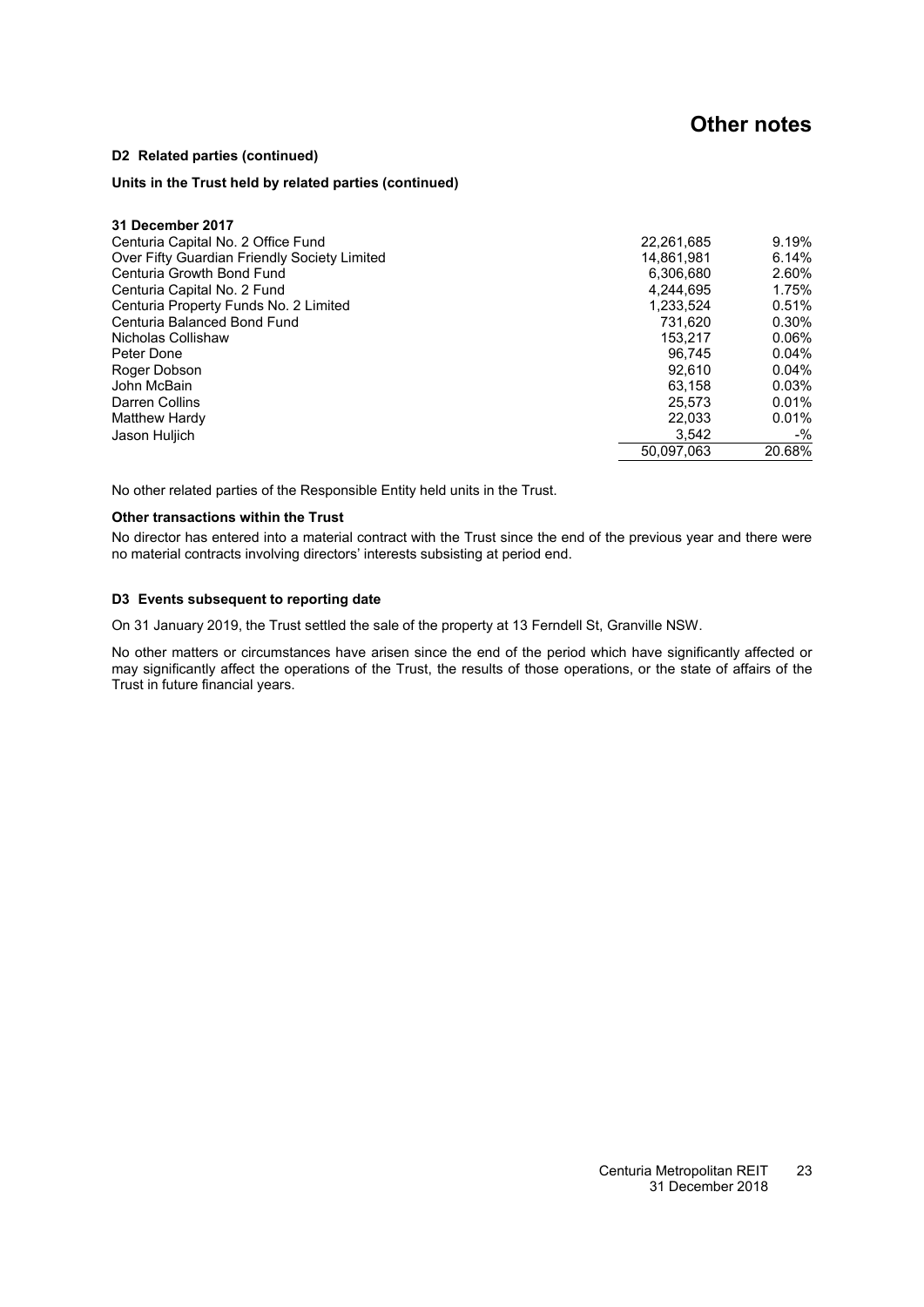# <span id="page-25-0"></span>**Directors' declaration**

#### **For the half year ended 31 December 2018**

The directors of Centuria Property Funds Limited, the Responsible Entity of Centuria Metropolitan REIT ('the Trust'), declare that:

- (a) in the directors' opinion, there are reasonable grounds to believe that the Trust will be able to pay its debts as and when they become due and payable;
- (b) the attached financial statements and notes thereto are in compliance with International Financial Reporting Standards, as stated in Note [A1](#page-12-2) to the financial statements; and
- (c) in the directors' opinion, the attached financial statements and notes [A1](#page-12-2) to D3 are in accordance with the Corporations Act 2001, including compliance with Australian Accounting Standards, the Corporations Regulations 2001 and other mandatory professional reporting requirements, and giving a true and fair view of the Trust's financial position as at 31 December 2018 and of its performance for the half year ended on that date.

This declaration is made in accordance with a resolution of Directors.

Peter Done Director

Matthew Hardy Director

**Sydney** 6 February 2019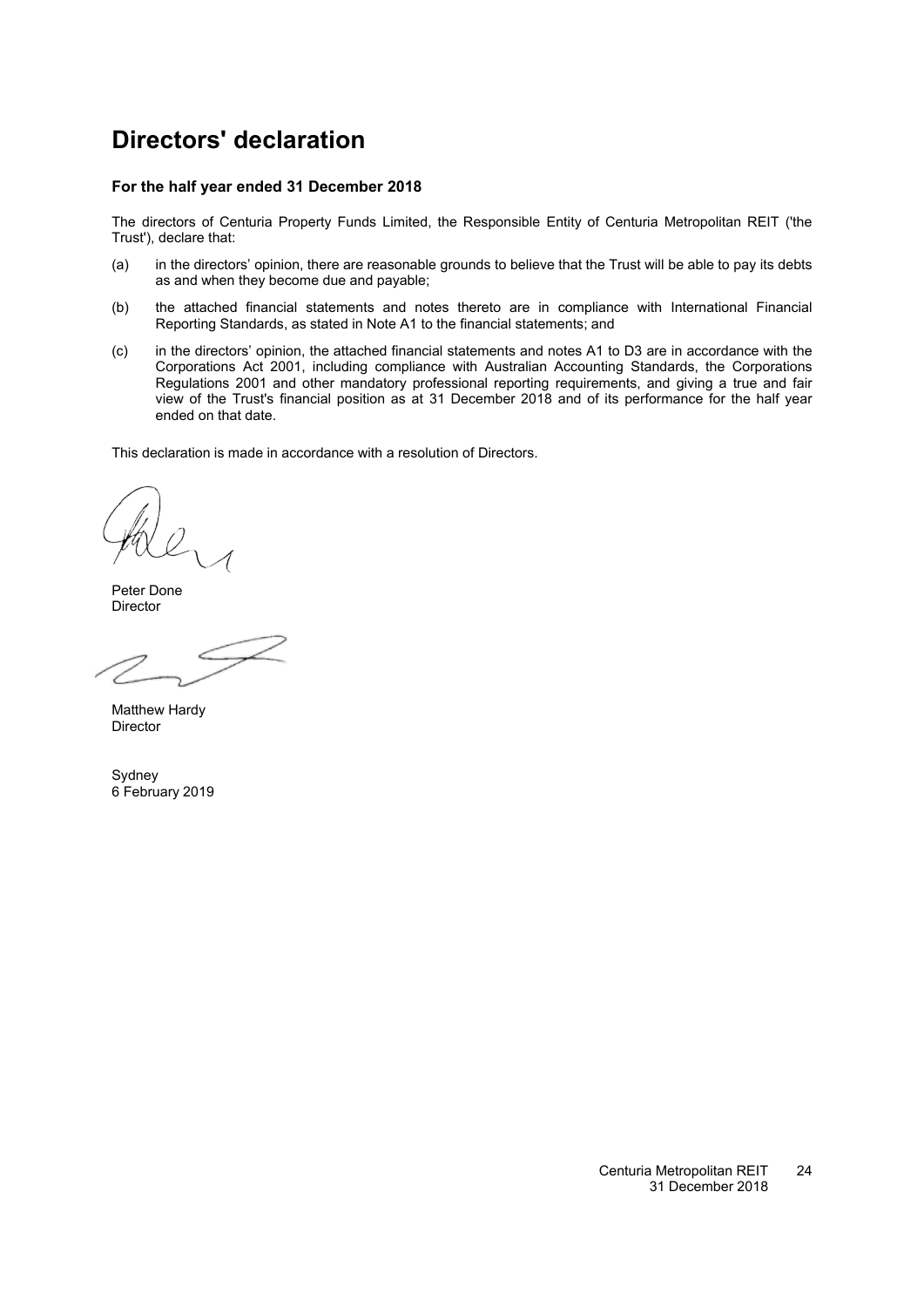

# Independent Auditor's Review Report

### To the unitholders of Centuria Metropolitan REIT

#### **Conclusion**

We have reviewed the accompanying **Interim Financial Report** of Centuria Metropolitan REIT (the Group).

Based on our review, which is not an audit, we have not become aware of any matter that makes us believe that the Interim Financial Report of the Group is not in accordance with the Corporations Act 2001, including:

- giving a true and fair view of the **Group's** financial position as at 31 December 2018 and of its performance for the half-year ended on that date; and
- complying with Australian Accounting Standard AASB 134 Interim Financial Reporting and the Corporations Regulations 2001.

#### The **Interim Financial Report** comprises:

- Consolidated interim statement of financial position as at 31 December 2018
- Consolidated interim statement of profit or loss and other comprehensive income, Consolidated interim statement of changes in equity and Consolidated interim statement of cash flows for the half-year ended on that date
- Notes A1 to D3 comprising a summary of significant accounting policies and other explanatory information
- The Directors' Declaration.

The **Group** comprises Centuria Metropolitan REIT and the entities it controlled at the half year's end or from time to time during the half-year.

The **Interim Period** is the 6 months ended on 31 December 2018.

#### **Responsibilities of the Directors for the Interim Financial Report**

The Directors of the Centuria Property Funds Limited (the Responsible Entity) are responsible for:

- the preparation of the Interim Financial Report that gives a true and fair view in accordance with Australian Accounting Standards and the Corporations Act 2001
- such internal control as the Directors determine is necessary to enable the preparation of the Interim Financial Report that is free from material misstatement, whether due to fraud or error.